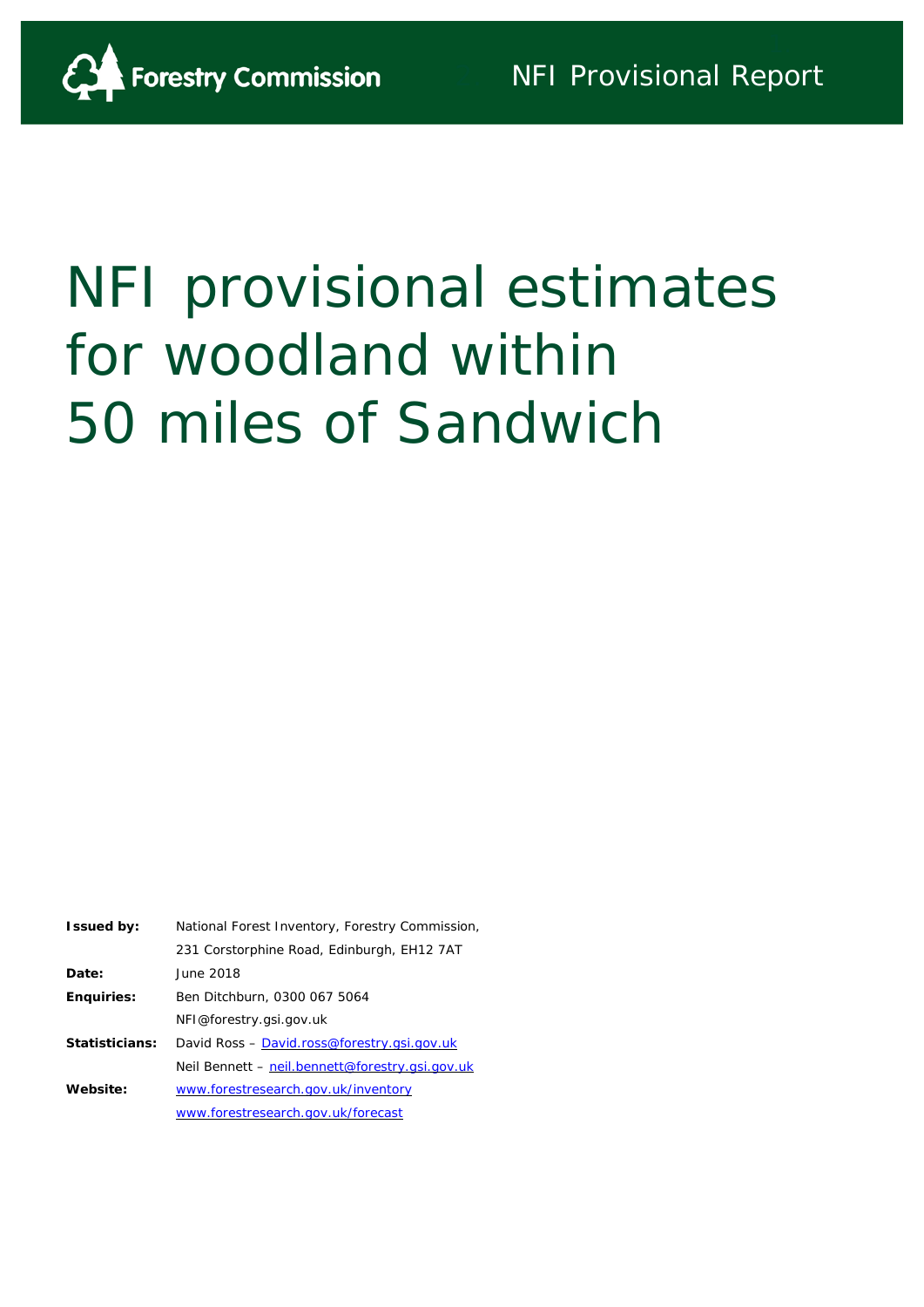## Summary

This report provides a detailed picture of stocked area and the standing volume of timber for woodland within a 50 mile radius of Sandwich. These estimates are a subset of those published as part of the 2012 growing stock information presented in the National Forest Inventory (NFI) *50-year forecasts of softwood timber availability* and *50-year forecast of hardwood timber availability*. NFI reports are published at [www.forestresearch.gov.uk.](http://www.forestresearch.gov.uk/)

In addition, the report provides forecasts of timber availability, for softwoods and hardwoods arising from the stocked area and standing volume. Forecasts are based on the 'headline' harvesting scenario described in the NFI 50-year forecast reports. Forecasting for broadleaved woodland in the Private sector is provided using a harvesting scenario which brings all Private sector broadleaved woodland into production.

The estimates provided in this report are provisional in nature.

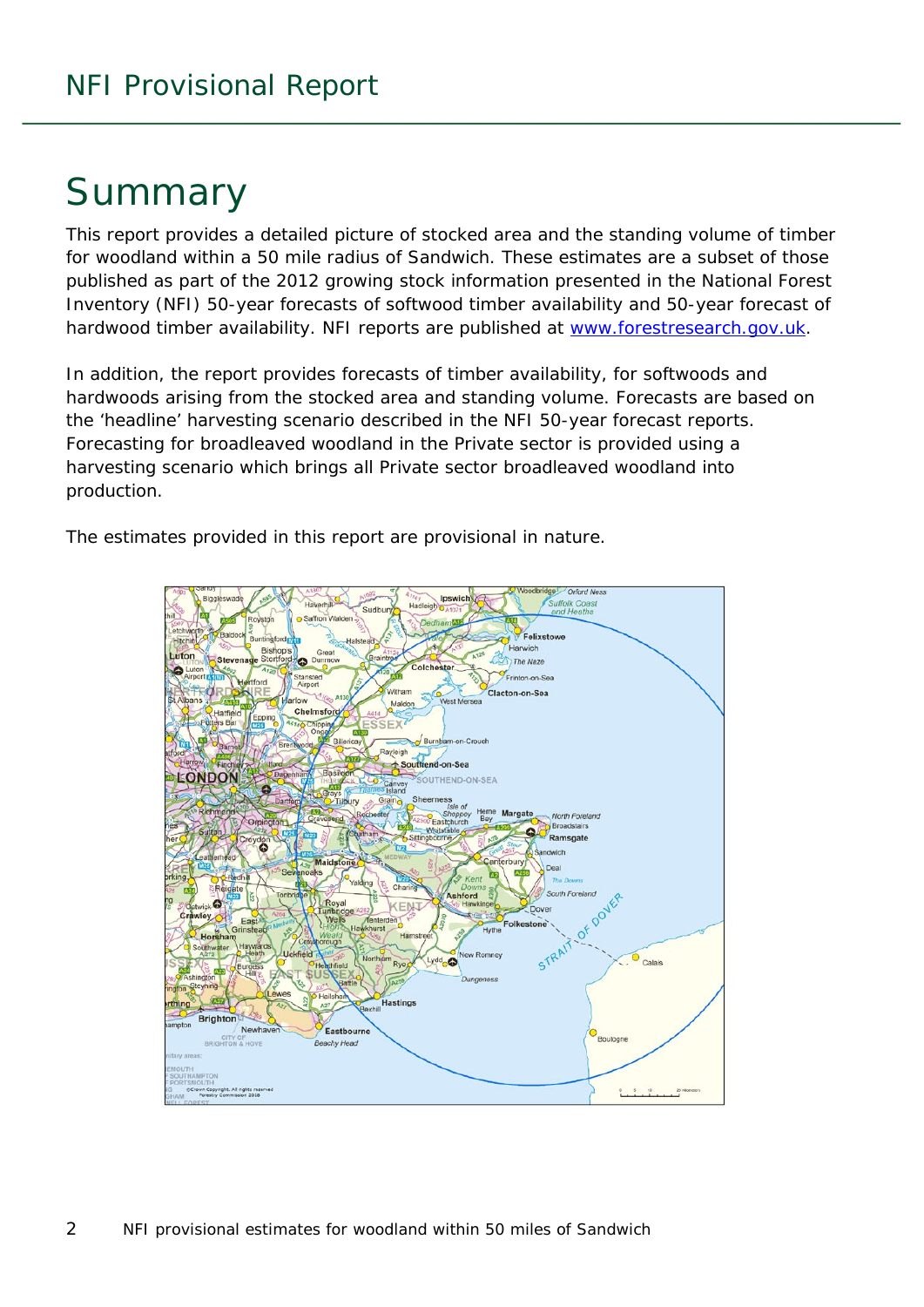## **Contents**

## Figures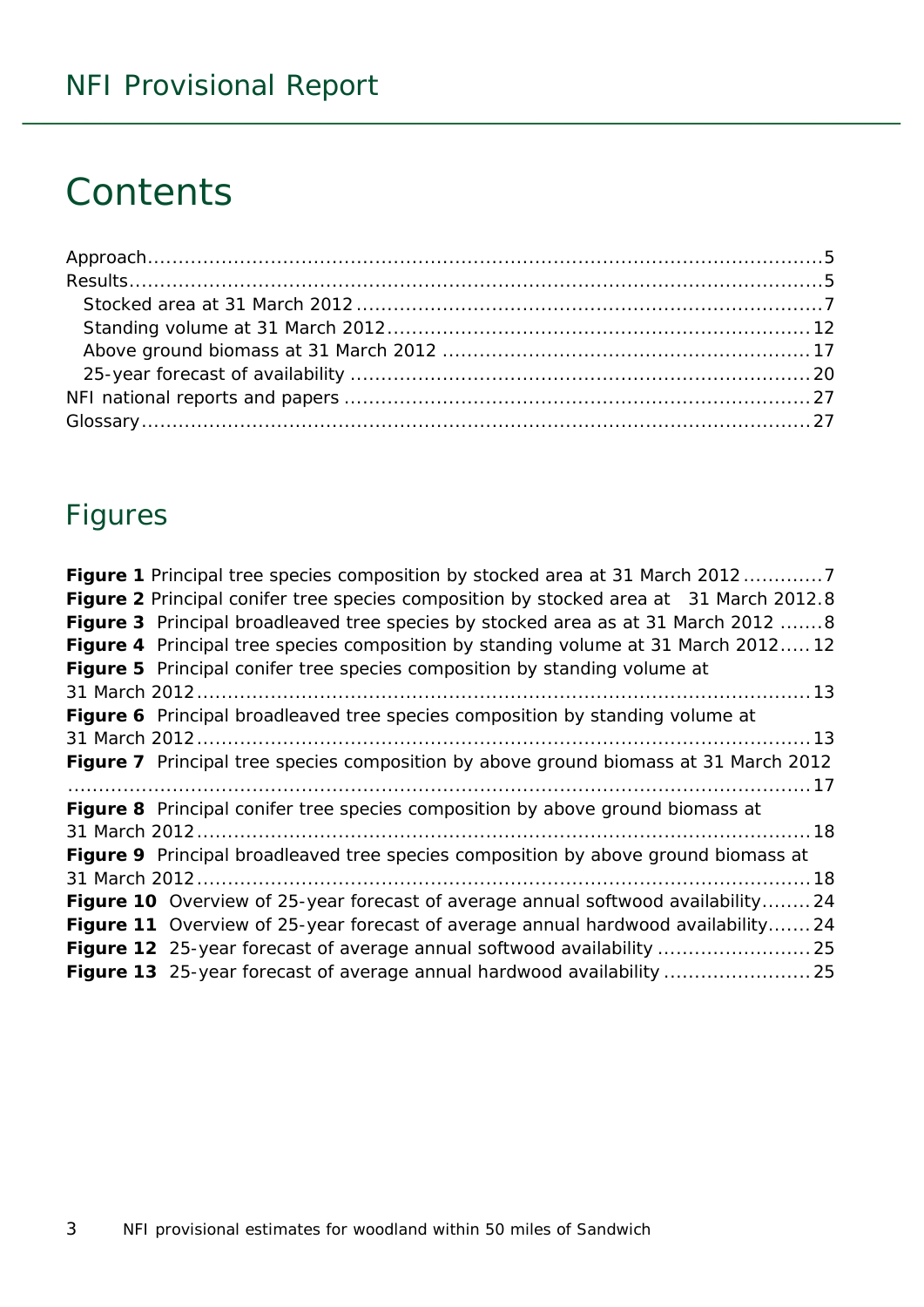## Tables

| Table 3 Stocked area by mean stand dbh class at 31 March 201211                       |  |
|---------------------------------------------------------------------------------------|--|
|                                                                                       |  |
| Table 5 Standing volume by principal tree species at 31 March 2012 14                 |  |
|                                                                                       |  |
|                                                                                       |  |
| Table 8 Biomass stock (above ground) by principal tree species as at 31 March 2012 19 |  |
| Table 9 25-year forecast of timber availability by time period and principal species; |  |
|                                                                                       |  |
| Table 10 25-year forecast of timber availability by period, top-diameter class and    |  |
|                                                                                       |  |
| Table 11 25-year forecast of biomass availability by period, top-product category and |  |
|                                                                                       |  |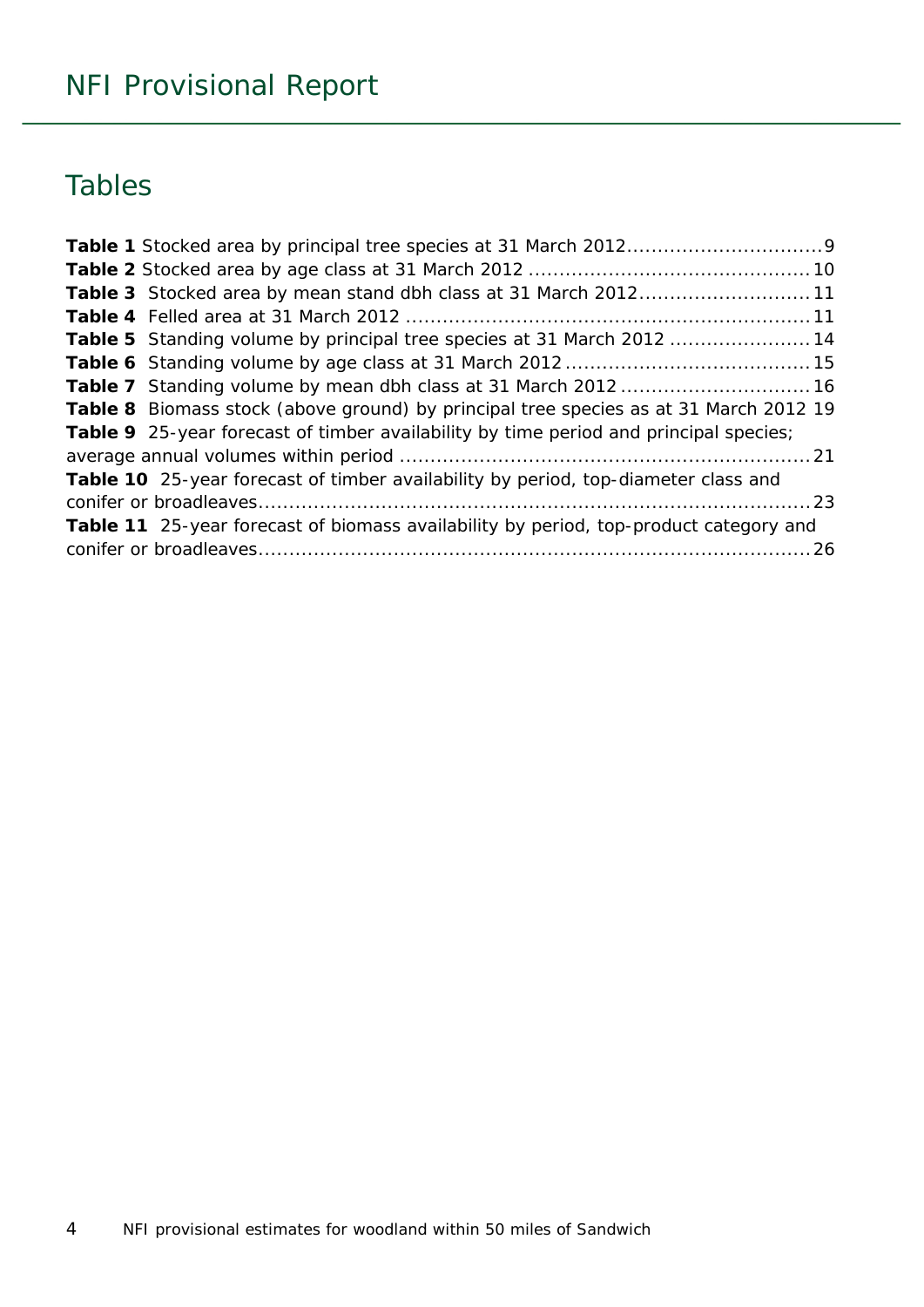## <span id="page-4-0"></span>Approach

The approach taken in the derivation of these results and to be used in their interpretation is described in the full suite of forecast reports which can be found at [www.forestresearch.gov.uk/forecast.](http://www.forestresearch.gov.uk/forecast) Refer to the *Standing timber volume in coniferous trees in Britain* (2012) and the *NFI preliminary estimates of quantities of broadleaved species in British Woodlands with special focus on ash* (2014) reports for a description of the underlying methodologies and interpretation, and also for the England and GB context. Refer to the *NFI forecasts methodology overview* (2012) report for a detailed description and discussion of forecasting future availability of timber from NFI field survey data and from information in the Forestry Commission's sub-compartment database (SCDB). The wider context of forecasts of timber production from woodland in Great Britain and its constituent countries under a range of harvesting scenarios can be found in the *50-year forecast of softwood timber availability* (2014) and the *50-year forecast of hardwood timber availability* (2014). The biomass is described in *Estimate of biomass in live woodland trees*, (2011) [\(www.forestresearch.gov.uk/forecast\)](http://www.forestresearch.gov.uk/forecast).

The estimates reported here are based upon field samples assessed between October 2009 and August 2013, the results of which have been subjected to rigorous data quality assurance procedures. These field samples constitute approximately two thirds of the sites to be sampled within the first cycle of NFI field sampling. As a consequence, the estimates in this report are classed as provisional.

## <span id="page-4-1"></span>**Results**

The results presented in this report are estimates of stocked areas and standing volumes at 31 March 2012, and 25-year forecasts of softwood and hardwood availability under the 'headline' harvesting scenario and modified to assume that all hardwoods are harvested in woodland within 50 miles of Sandwich. The data sources used for the compilation of these estimates are the same as described in the National Forest Inventory reports *Standing timber volume for coniferous trees in Britain* (2012), the *50 year forecast of softwood availability* (2014) and the *50-year forecast of hardwood availability* (2014). Estimates for the Forestry Commission (FC) estate are derived from their sub-compartment database, while those for the private sector (i.e. non-FC in England) estate are derived from information collected in the NFI field survey. A fuller description of these data sources and how they are used in the production of estimates, including sampling standard errors attached to the private sector estimates, is provided in the earlier documents.

The Private sector forecast in this report represents the potential availability of timber under the assumption of harvesting to maximise timber production. The actual levels of timber that will be produced will vary from the results reported here as production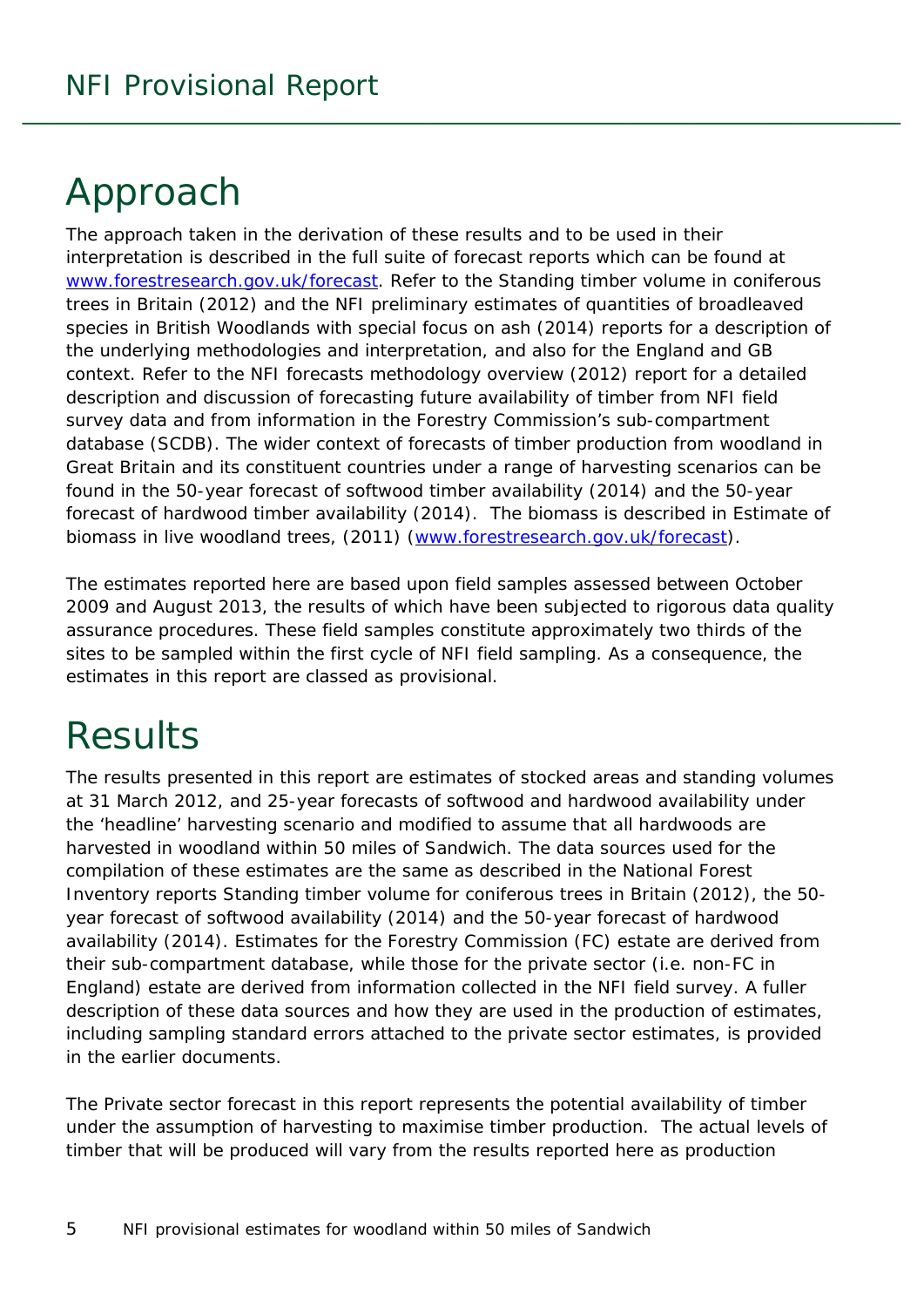depends on the harvesting choices made by forest and woodland owners who are unlikely to consistently choose to maximise production over the forecast period.

Results are provided for:

- stocked area at 31 March 2012 (**Figures 1 – 3** and **Tables 1 – 3**)
- felled area (**Table 4**)
- standing volume at 31 March 2012 (**Figures 4 – 6** and **Tables 5 – 7**)
- above ground biomass stocks at 31 March 2012 (**Figures 7 – 9** and **Table 8**)
- the 25-year timber forecast (**Figures 10 – 13** and **Tables 9 – 10**)
- the 25-year biomass forecast (**Table 11**)

The values in the tables have been independently rounded, so may not add to the totals shown. In some breakdowns of Private sector estimates, the estimates in the body of the table may not sum to the quoted total because each individual value, including the total, has been independently generated by the estimation procedure used for results from the NFI sample survey. Sampling standard errors (SE) attached to Private sector estimates are expressed in relative terms (%) to the right of the relevant estimate.

Where the standard error is high this indicates that the estimate should be interpreted with a degree of caution. Any estimate with a relatively large standard error is shown in amber in the tables.

These standard errors depend on the combination of a number of factors but broadly:

- The more woodland that is within the area of interest the more samples that will have been selected, generally leading to lower standard errors
- Increasing the number of categories and sub-categories used (e.g. conifers and broadleaves then sub-divided into species groupings) will result in higher standard errors, especially for the categories that occur less frequently such as minor species
- More variability will also result in higher standard errors; for instance if a species is usually more evenly stocked when compared with another then its standard error will tend to be lower than the latter species.

In this report, for the 50 mile radius, for some of the variables reported, the categories have been pooled into broader categories to produce figures with more acceptable standard errors.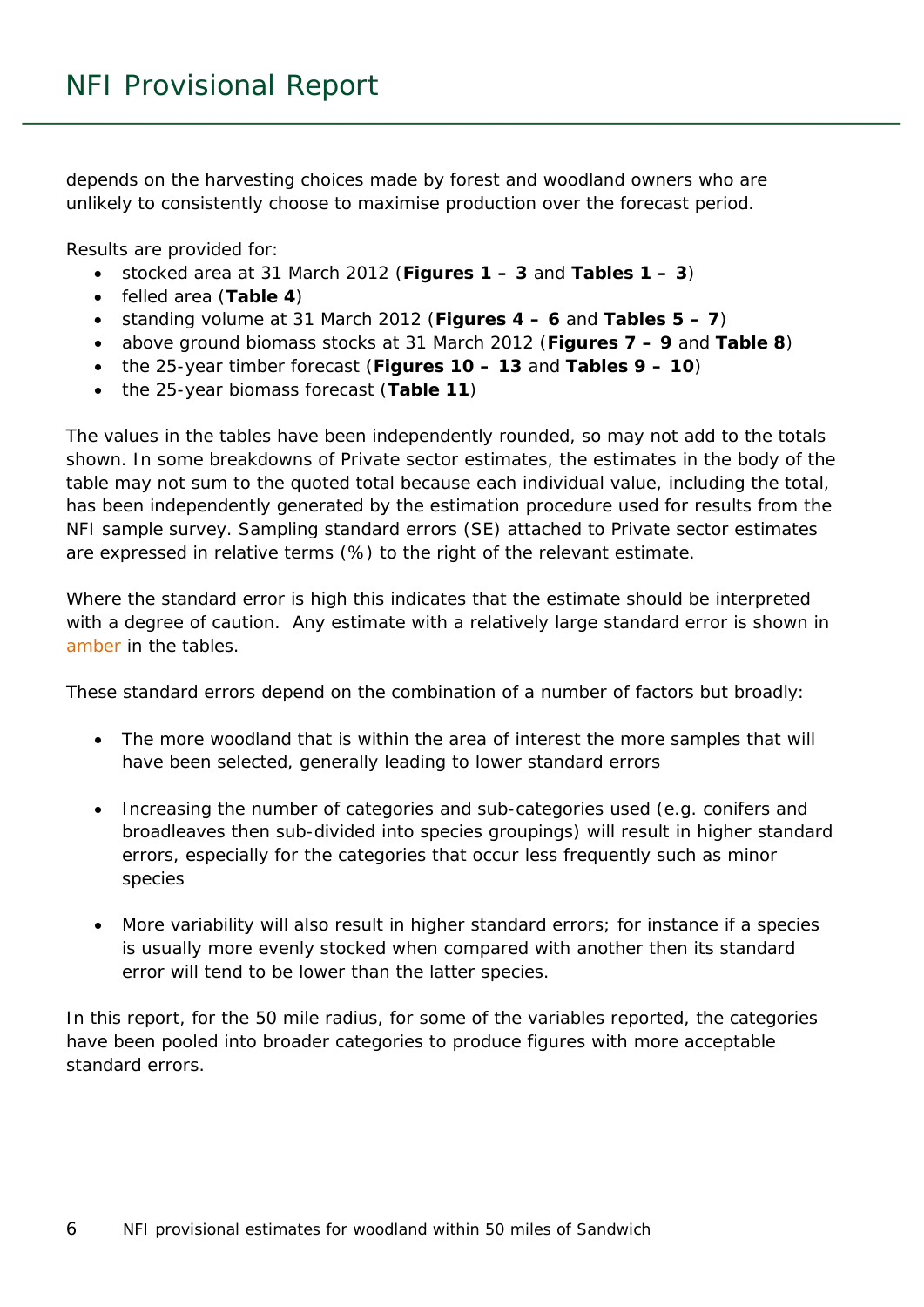### <span id="page-6-0"></span>Stocked area at 31 March 2012

#### <span id="page-6-1"></span>**Figure 1** Principal tree species composition by stocked area at 31 March 2012

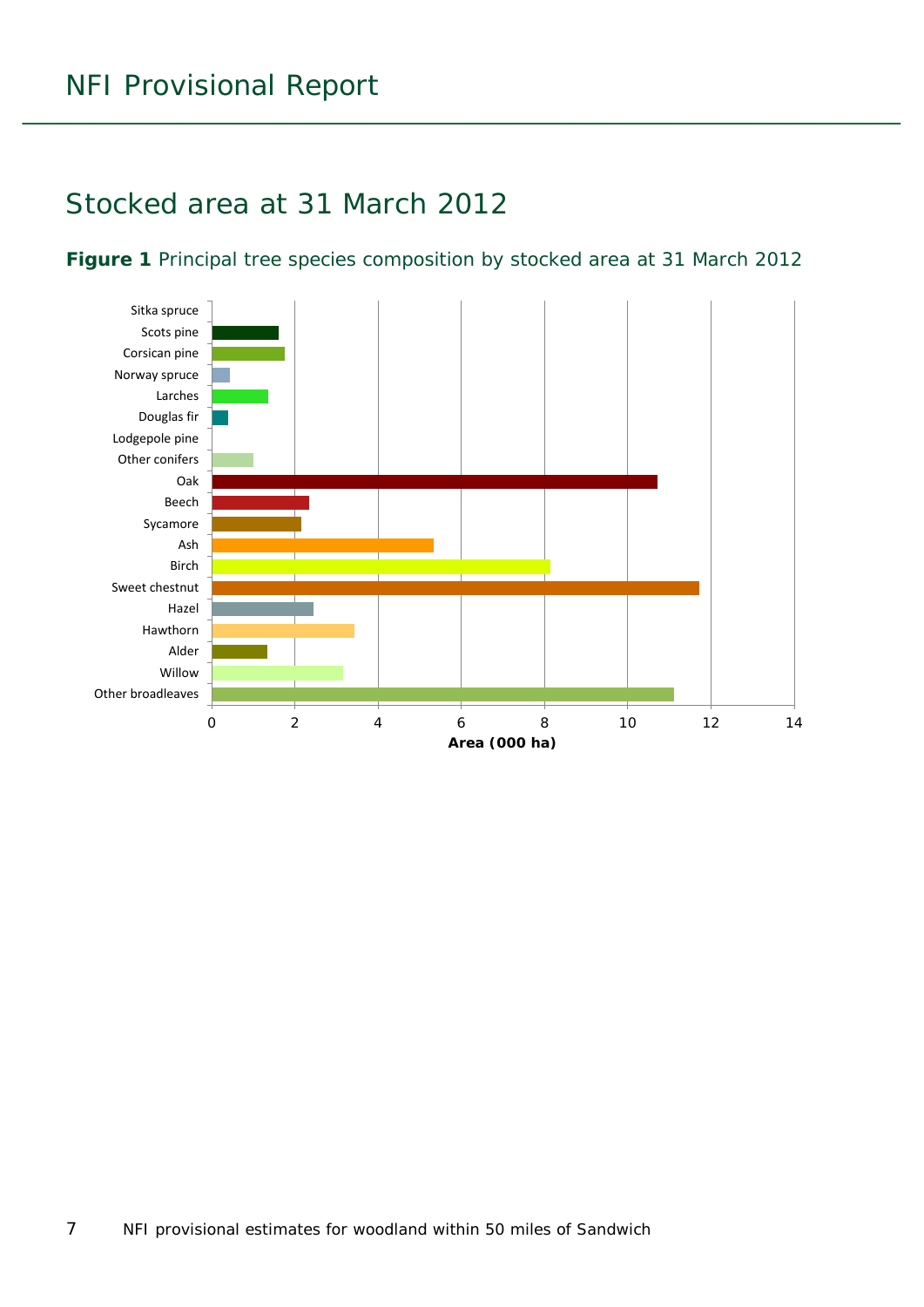

<span id="page-7-0"></span>**Figure 2** Principal conifer tree species composition by stocked area at 31 March 2012

<span id="page-7-1"></span>**Figure 3** Principal broadleaved tree species by stocked area as at 31 March 2012

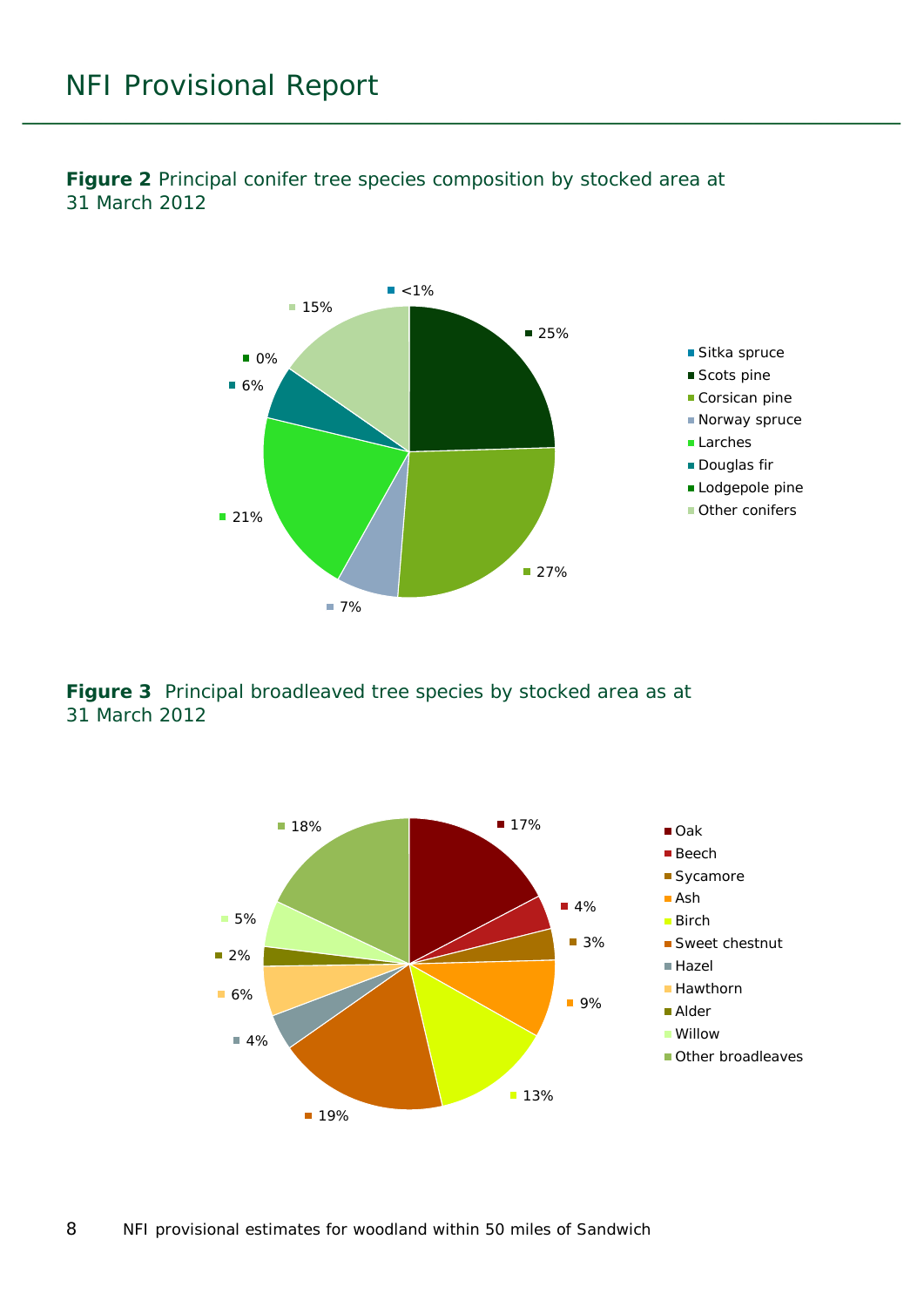#### <span id="page-8-0"></span>**Table 1** Stocked area by principal tree species at 31 March 2012

|                        | <b>FC</b>                  | Private sector     |                          | Total              |
|------------------------|----------------------------|--------------------|--------------------------|--------------------|
| Principal species      | area<br>$(000 \text{ ha})$ | area<br>$(000$ ha) | SE%                      | area<br>$(000$ ha) |
| Conifers               |                            |                    |                          |                    |
| Sitka spruce           | 0.0                        | < 0.1              | 95                       | < 0.1              |
| Scots pine             | 0.4                        | 1.2                | 28                       | 1.6                |
| Corsican pine          | 0.9                        | 0.9                | 27                       | 1.7                |
| Norway spruce          | 0.2                        | 0.3                | 56                       | 0.4                |
| Larches                | 0.1                        | 1.2                | 27                       | 1.4                |
| Douglas fir            | 0.3                        | 0.1                | 53                       | 0.4                |
| Lodgepole pine         | 0.0                        | 0.0                | $\overline{\phantom{a}}$ | 0.0                |
| Other conifers         | 0.2                        | 0.8                | 33                       | 1.0                |
| <b>All conifers</b>    | 2.0                        | 4.4                | 12                       | 6.5                |
| <b>Broadleaves</b>     |                            |                    |                          |                    |
| Oak                    | 0.3                        | 10.4               | 11                       | 10.7               |
| Beech                  | 0.6                        | 1.8                | 27                       | 2.3                |
| Sycamore               | < 0.1                      | 2.1                | 27                       | 2.2                |
| Ash                    | < 0.1                      | 5.3                | 15                       | 5.3                |
| <b>Birch</b>           | 0.4                        | 7.7                | 12                       | 8.1                |
| Sweet chestnut         | < 0.1                      | 11.6               | 12                       | 11.7               |
| Hazel                  | < 0.1                      | 2.5                | 17                       | 2.5                |
| Hawthorn               | 0.0                        | 3.4                | 22                       | 3.4                |
| Alder                  | < 0.1                      | 1.3                | 29                       | 1.3                |
| Willow                 | 0.0                        | 3.2                | 24                       | 3.2                |
| Other broadleaves      | 0.4                        | 10.7               | 11                       | 11.1               |
| <b>All broadleaves</b> | 1.9                        | 60.2               | 3                        | 62.0               |
| All species            |                            |                    |                          |                    |
| <b>All species</b>     | 3.9                        | 64.6               | $\overline{2}$           | 68.5               |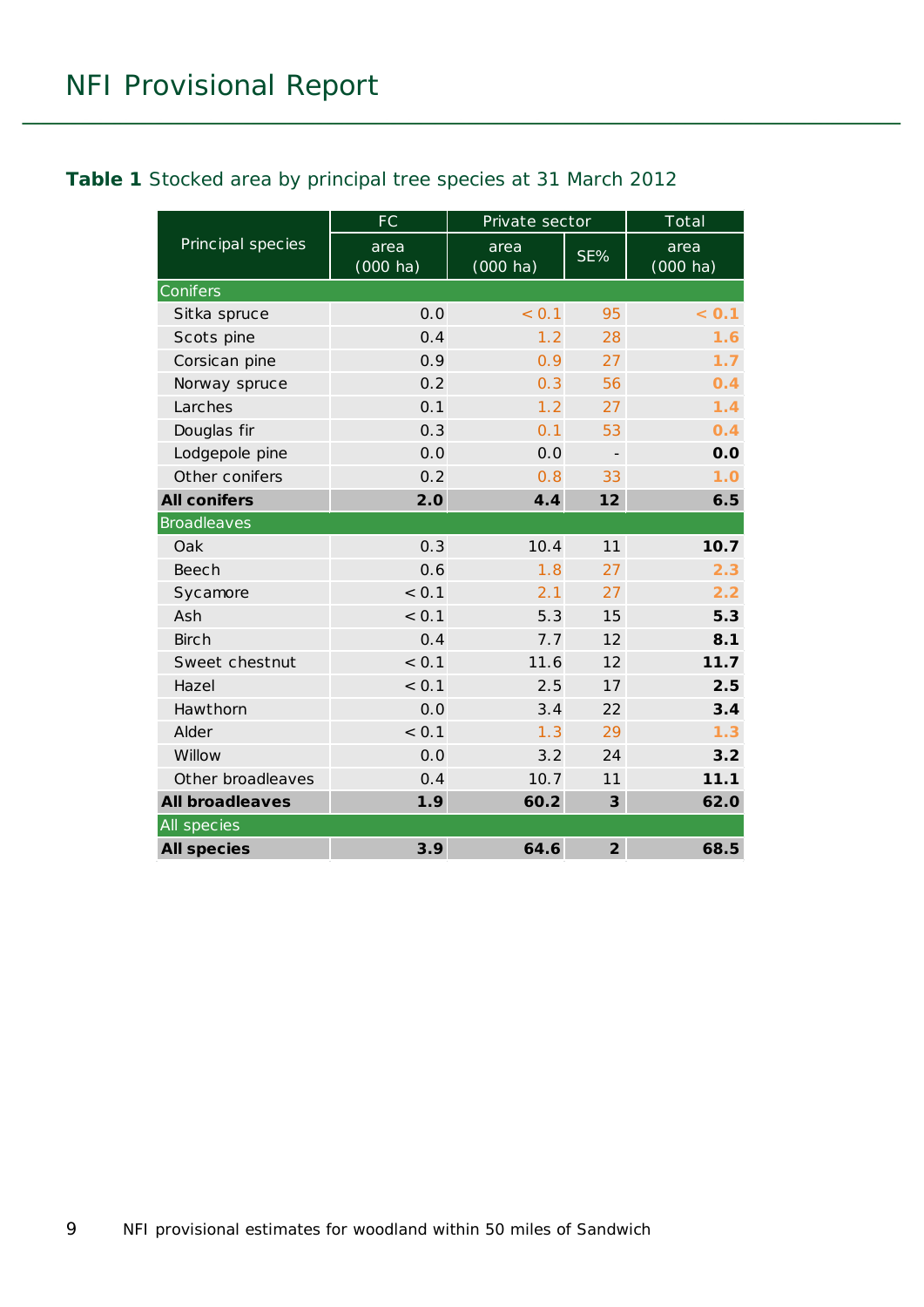#### <span id="page-9-0"></span>**Table 2** Stocked area by age class at 31 March 2012

|                 | <b>FC</b>                  | Private sector             |                | Total              |
|-----------------|----------------------------|----------------------------|----------------|--------------------|
| Age class       | area<br>$(000 \text{ ha})$ | area<br>$(000 \text{ ha})$ | SE%            | area<br>$(000$ ha) |
| All conifers    |                            |                            |                |                    |
| 0-10 years      | < 0.1                      | 0.1                        | 38             | 0.2                |
| $11-20$ years   | 0.3                        | < 0.1                      | 46             | 0.4                |
| $21-40$ years   | 0.6                        | 2.0                        | 19             | 2.5                |
| 41-60 years     | 0.8                        | 1.6                        | 26             | 2.4                |
| $61-80$ years   | 0.3                        | 0.6                        | 42             | 0.8                |
| 81-100 years    | < 0.1                      | 0.1                        | 90             | 0.2                |
| $100+$ years    | < 0.1                      | < 0.1                      | 92             | < 0.1              |
| Total           | 2.0                        | 4.4                        | 12             | 6.5                |
| All broadleaves |                            |                            |                |                    |
| 0-10 years      | < 0.1                      | 7.5                        | 16             | 7.5                |
| $11-20$ years   | 0.4                        | 5.1                        | 15             | 5.4                |
| $21-40$ years   | 0.2                        | 24.4                       | $\overline{7}$ | 24.7               |
| $41-60$ years   | 0.6                        | 10.7                       | 11             | 11.3               |
| $61-80$ years   | 0.4                        | 5.7                        | 15             | 6.1                |
| 81-100 years    | < 0.1                      | 5.6                        | 18             | 5.7                |
| $100+$ years    | 0.1                        | 1.1                        | 25             | 1.2                |
| <b>Total</b>    | 1.9                        | 60.2                       | 3              | 62.0               |
| All species     |                            |                            |                |                    |
| 0-10 years      | 0.2                        | 7.6                        | 15             | 7.7                |
| $11-20$ years   | 0.7                        | 5.1                        | 15             | 5.8                |
| $21-40$ years   | 0.8                        | 26.4                       | 7              | 27.2               |
| $41-60$ years   | 1.4                        | 12.3                       | 11             | 13.7               |
| $61-80$ years   | 0.7                        | 6.3                        | 14             | 7.0                |
| 81-100 years    | < 0.1                      | 5.8                        | 18             | 5.9                |
| $100+$ years    | 0.1                        | 1.1                        | 25             | 1.3                |
| <b>Total</b>    | 3.9                        | 64.6                       | $\overline{2}$ | 68.5               |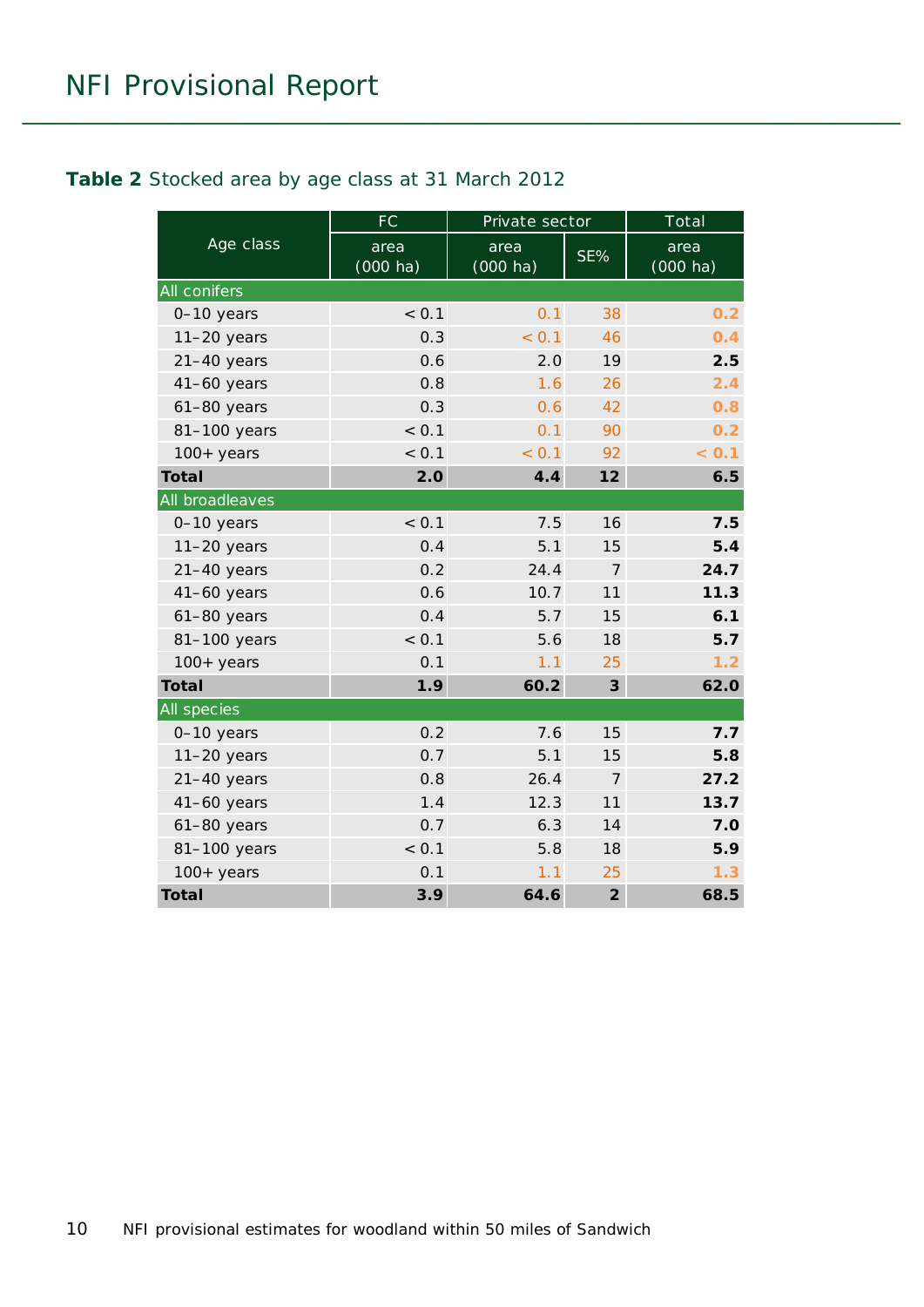#### <span id="page-10-0"></span>**Table 3** Stocked area by mean stand dbh class at 31 March 2012

|                     | <b>FC</b>          | Private sector             |                | Total                      |
|---------------------|--------------------|----------------------------|----------------|----------------------------|
| Mean stand DBH      | area<br>$(000$ ha) | area<br>$(000 \text{ ha})$ | SE%            | area<br>$(000 \text{ ha})$ |
| <b>All conifers</b> |                    |                            |                |                            |
| $0-7$ cm            | < 0.1              | 0.1                        | 38             | 0.2                        |
| 7-10 cm             | < 0.1              | < 0.1                      | 36             | 0.1                        |
| 10-15 cm            | 0.6                | 0.2                        | 47             | 0.9                        |
| 15-20 cm            | < 0.1              | 1.2                        | 27             | 1.3                        |
| 20-30 cm            | 0.3                | 1.3                        | 29             | 1.6                        |
| 30-40 cm            | 0.5                | 1.1                        | 27             | 1.6                        |
| 40-60 cm            | 0.4                | 0.4                        | 46             | 0.7                        |
| 60-80 cm            | < 0.1              | < 0.1                      | 92             | < 0.1                      |
| $80+cm$             | 0.0                | < 0.1                      | 98             | < 0.1                      |
| <b>Total</b>        | 2.0                | 4.4                        | 12             | 6.5                        |
| All broadleaves     |                    |                            |                |                            |
| $0-7$ cm            | 0.2                | 10.3                       | 12             | 10.4                       |
| 7-10 cm             | 0.5                | 10.6                       | 9              | 11.1                       |
| 10-15 cm            | 0.3                | 11.7                       | 10             | 12.0                       |
| 15-20 cm            | 0.2                | 4.9                        | 14             | 5.1                        |
| 20-30 cm            | 0.5                | 8.2                        | 12             | 8.6                        |
| 30-40 cm            | 0.2                | 6.1                        | 15             | 6.3                        |
| 40-60 cm            | < 0.1              | 5.7                        | 17             | 5.7                        |
| 60-80 cm            | < 0.1              | 2.0                        | 27             | 2.0                        |
| $80+cm$             | 0.0                | 0.8                        | 39             | 0.8                        |
| <b>Total</b>        | 1.9                | 60.2                       | $\mathbf{3}$   | 62.0                       |
| All species         |                    |                            |                |                            |
| $0-7$ cm            | 0.2                | 10.4                       | 12             | 10.6                       |
| 7-10 cm             | 0.5                | 10.6                       | 9              | 11.2                       |
| 10-15 cm            | 0.9                | 11.9                       | 10             | 12.9                       |
| 15-20 cm            | 0.3                | 6.1                        | 13             | 6.4                        |
| 20-30 cm            | 0.8                | 9.4                        | 11             | 10.2                       |
| 30-40 cm            | 0.7                | 7.2                        | 14             | 7.9                        |
| 40-60 cm            | 0.4                | 6.0                        | 16             | 6.4                        |
| 60-80 cm            | < 0.1              | 2.0                        | 27             | 2.1                        |
| $80+cm$             | 0.0                | 0.8                        | 39             | 0.8                        |
| <b>Total</b>        | 3.9                | 64.6                       | $\overline{2}$ | 68.5                       |

#### <span id="page-10-1"></span>**Table 4** Felled area at 31 March 2012

|                  | FC.                        | Private sector             |     | Total                      |
|------------------|----------------------------|----------------------------|-----|----------------------------|
| Clearfelled area | area<br>$(000 \text{ ha})$ | area<br>$(000 \text{ ha})$ | SE% | area<br>$(000 \text{ ha})$ |
|                  | < 0.1                      | 0 6.                       | 45  |                            |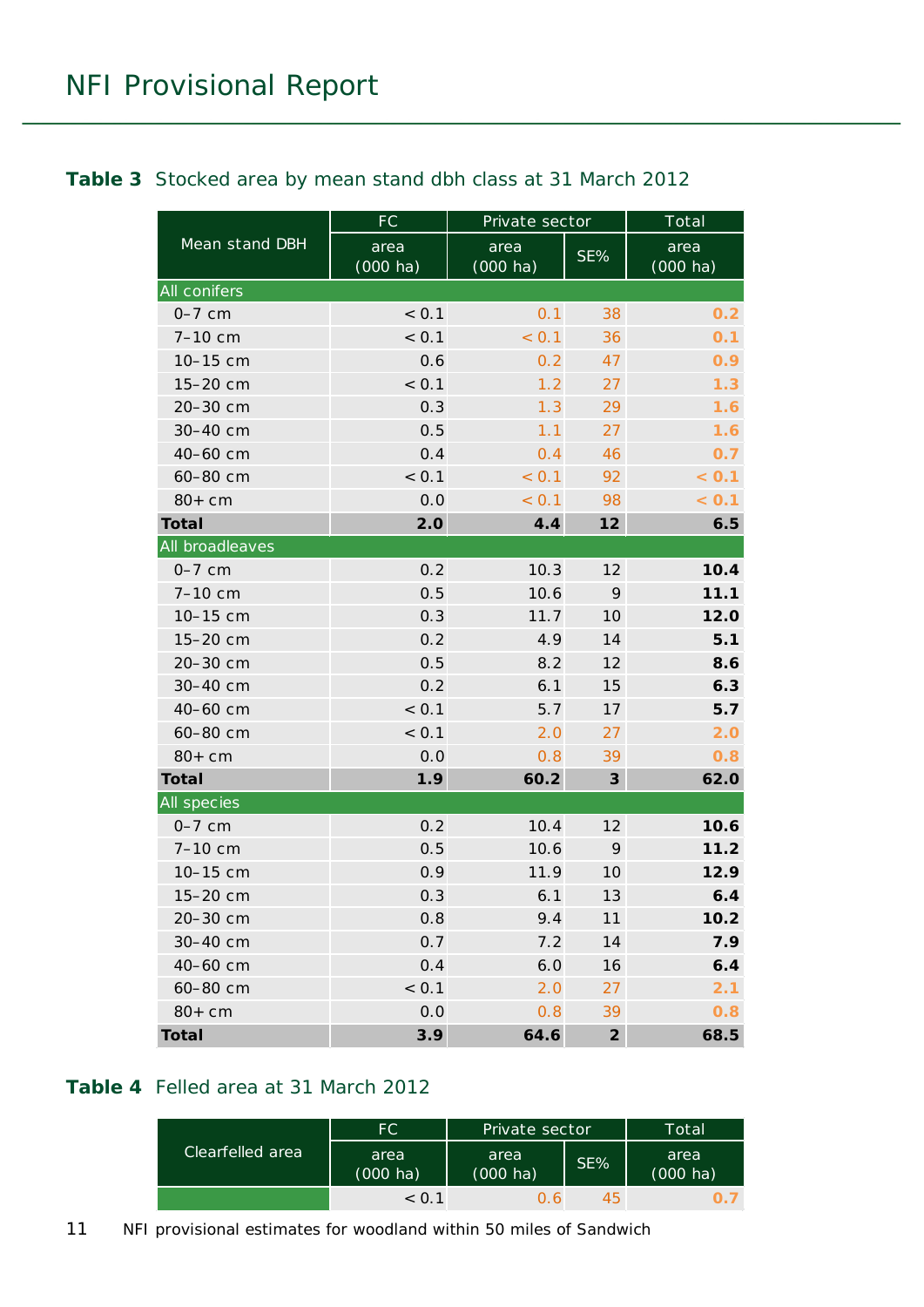### <span id="page-11-0"></span>Standing volume at 31 March 2012

<span id="page-11-1"></span>**Figure 4** Principal tree species composition by standing volume at 31 March 2012

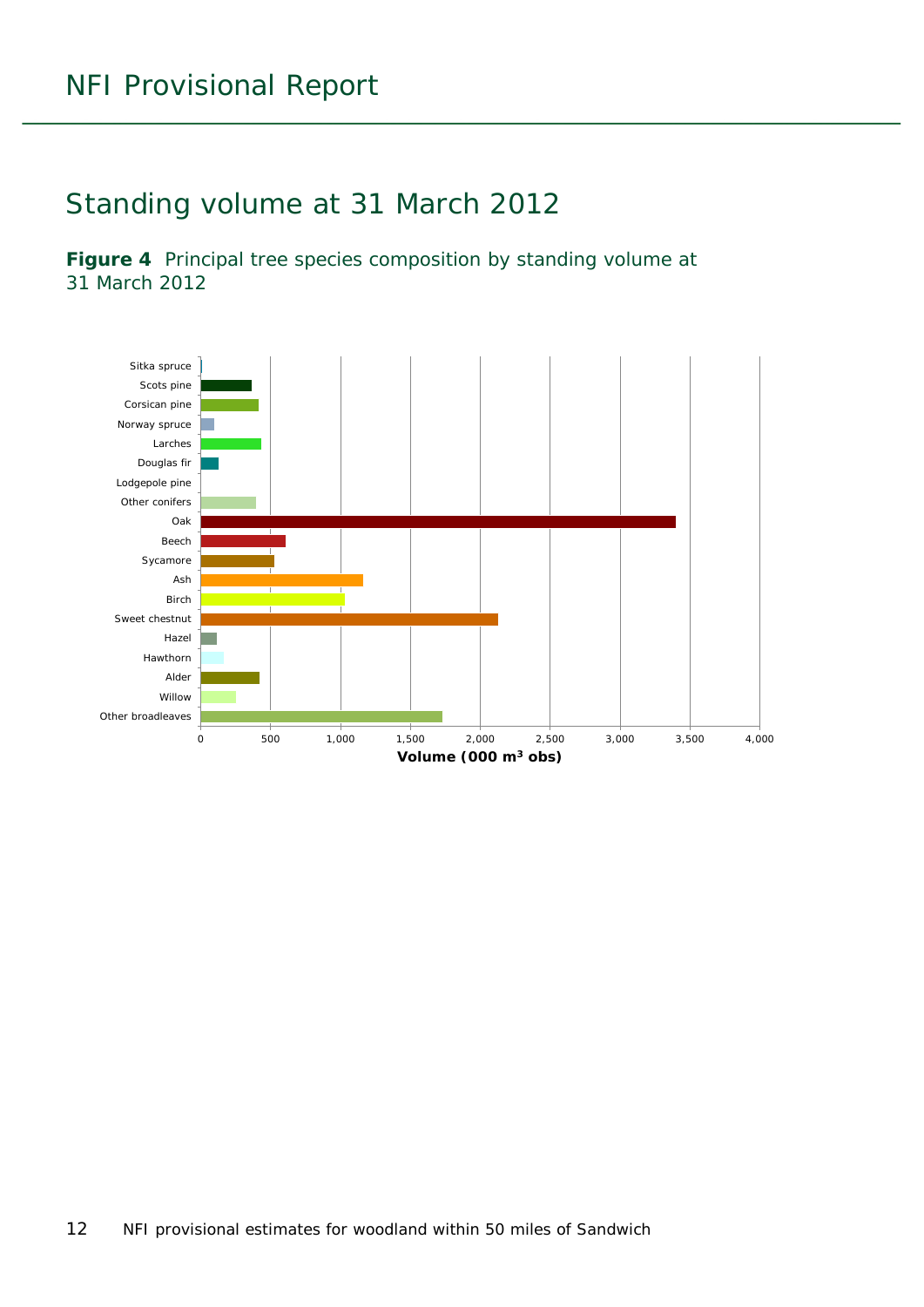

<span id="page-12-0"></span>**Figure 5** Principal conifer tree species composition by standing volume at 31 March 2012

<span id="page-12-1"></span>**Figure 6** Principal broadleaved tree species composition by standing volume at 31 March 2012

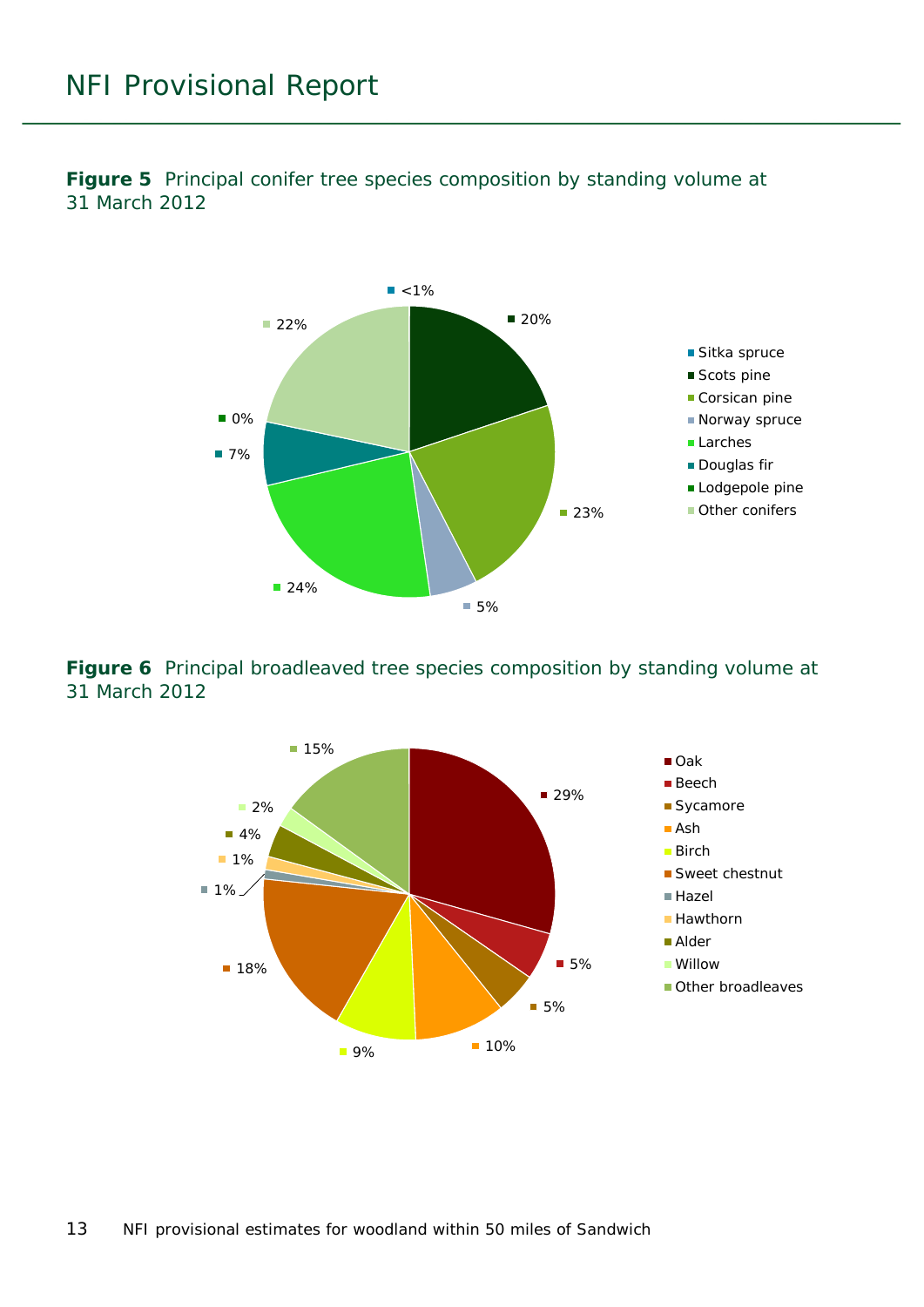#### <span id="page-13-0"></span>**Table 5** Standing volume by principal tree species at 31 March 2012

|                        | FC                                            | Private sector                                |                          | Total                                         |
|------------------------|-----------------------------------------------|-----------------------------------------------|--------------------------|-----------------------------------------------|
| Principal species      | volume<br>$(000 \; \text{m}^3 \; \text{obs})$ | volume<br>$(000 \; \text{m}^3 \; \text{obs})$ | SE%                      | volume<br>$(000 \; \text{m}^3 \; \text{obs})$ |
| Conifers               |                                               |                                               |                          |                                               |
| Sitka spruce           | $\Omega$                                      | < 1                                           | 95                       | $<$ 1                                         |
| Scots pine             | 96                                            | 270                                           | 27                       | 366                                           |
| Corsican pine          | 147                                           | 270                                           | 31                       | 417                                           |
| Norway spruce          | 48                                            | 49                                            | 63                       | 97                                            |
| Larches                | 24                                            | 411                                           | 27                       | 435                                           |
| Douglas fir            | 48                                            | 82                                            | 53                       | 130                                           |
| Lodgepole pine         | $\Omega$                                      | $\Omega$                                      | $\overline{\phantom{a}}$ | O                                             |
| Other conifers         | 62                                            | 337                                           | 43                       | 400                                           |
| <b>All conifers</b>    | 425                                           | 1,369                                         | 14                       | 1,794                                         |
| <b>Broadleaves</b>     |                                               |                                               |                          |                                               |
| Oak                    | 59                                            | 3,342                                         | 13                       | 3,401                                         |
| <b>Beech</b>           | 99                                            | 509                                           | 32                       | 608                                           |
| Sycamore               | $<$ 1                                         | 530                                           | 31                       | 530                                           |
| Ash                    | 9                                             | 1,157                                         | 18                       | 1,166                                         |
| <b>Birch</b>           | 27                                            | 1,010                                         | 14                       | 1,037                                         |
| Sweet chestnut         | 4                                             | 2,128                                         | 16                       | 2,132                                         |
| Hazel                  | < 1                                           | 120                                           | 29                       | 120                                           |
| Hawthorn               | $\Omega$                                      | 169                                           | 32                       | 169                                           |
| Alder                  | $<$ 1                                         | 421                                           | 36                       | 421                                           |
| Willow                 | $\Omega$                                      | 255                                           | 25                       | 255                                           |
| Other broadleaves      | 31                                            | 1,703                                         | 17                       | 1,734                                         |
| <b>All broadleaves</b> | 230                                           | 11,363                                        | 6                        | 11,593                                        |
| All species            |                                               |                                               |                          |                                               |
| <b>All species</b>     | 655                                           | 12,734                                        | 5                        | 13,389                                        |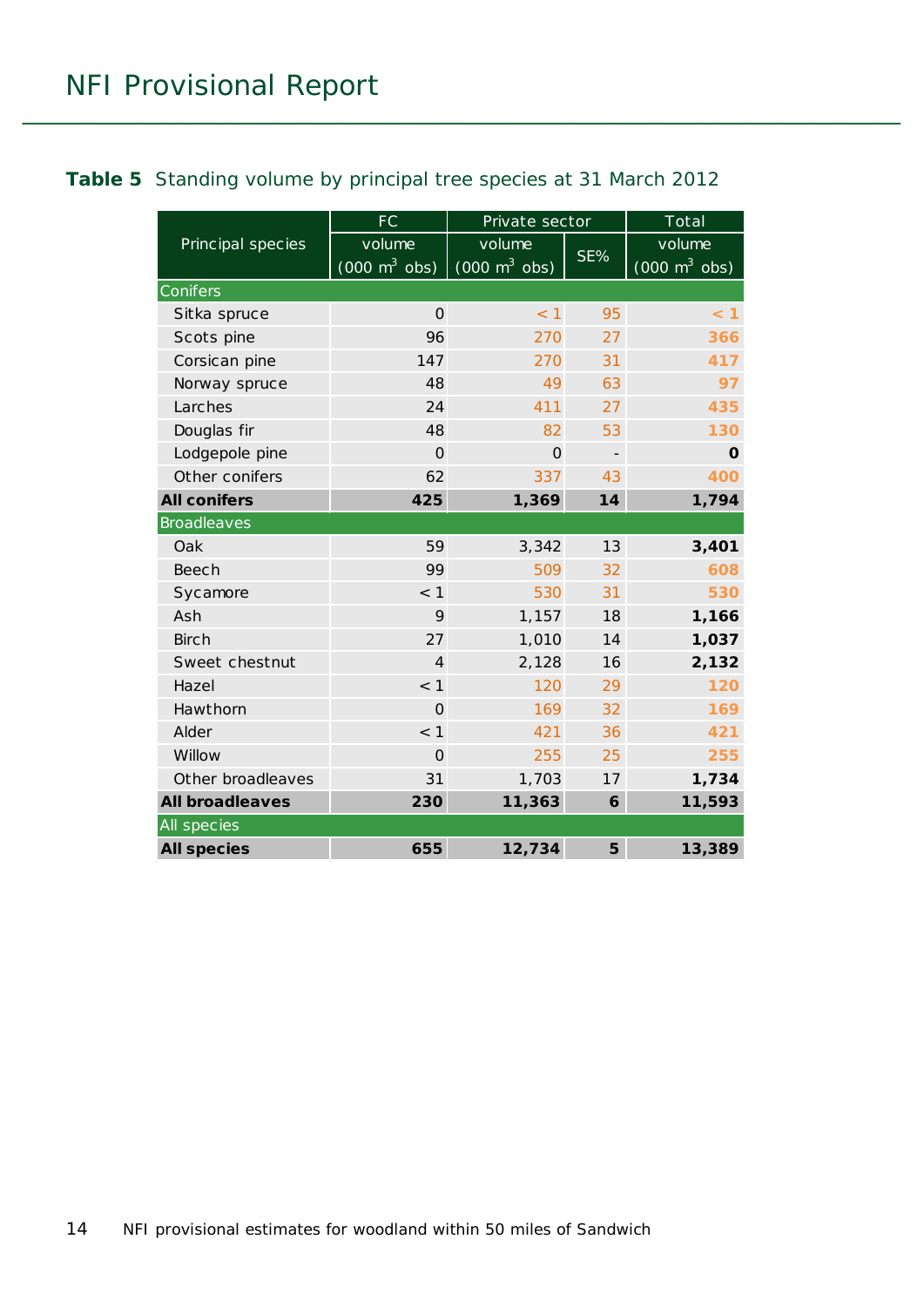#### <span id="page-14-0"></span>**Table 6** Standing volume by age class at 31 March 2012

|                 | <b>FC</b>                       | Private sector                      |                   | To tal                              |
|-----------------|---------------------------------|-------------------------------------|-------------------|-------------------------------------|
| Age class       | volume                          | volume                              |                   | volume                              |
|                 | $(000 \text{ m}^3 \text{ obs})$ | $(000 \; \text{m}^3 \; \text{obs})$ | SE%               | $(000 \; \text{m}^3 \; \text{obs})$ |
| All conifers    |                                 |                                     |                   |                                     |
| 0-10 years      | < 1                             | $\Omega$                            | $\qquad \qquad -$ | < 1                                 |
| $11-20$ years   | 21                              | 3                                   | 86                | 25                                  |
| $21-40$ years   | 75                              | 516                                 | 20                | 591                                 |
| $41-60$ years   | 235                             | 527                                 | 27                | 762                                 |
| $61-80$ years   | 78                              | 306                                 | 53                | 384                                 |
| 81-100 years    | 14                              | 17                                  | 78                | 32                                  |
| $100+$ years    | $<$ 1                           | $<$ 1                               | 92                | < 1                                 |
| <b>Total</b>    | 425                             | 1,369                               | 14                | 1,794                               |
| All broadleaves |                                 |                                     |                   |                                     |
| 0-10 years      | $\mathbf 0$                     | $\overline{2}$                      | 12                | $\overline{2}$                      |
| $11-20$ years   | 4                               | 163                                 | 21                | 167                                 |
| $21-40$ years   | 12                              | 3,971                               | 10                | 3,983                               |
| 41-60 years     | 79                              | 2,396                               | 12                | 2,475                               |
| $61-80$ years   | 89                              | 1,667                               | 17                | 1,756                               |
| 81-100 years    | 14                              | 2,506                               | 18                | 2,520                               |
| $100+$ years    | 32                              | 657                                 | 28                | 689                                 |
| <b>Total</b>    | 230                             | 11,363                              | 6                 | 11,593                              |
| All species     |                                 |                                     |                   |                                     |
| 0-10 years      | < 1                             | 2                                   | 12                | $\overline{2}$                      |
| $11-20$ years   | 25                              | 167                                 | 21                | 192                                 |
| $21-40$ years   | 88                              | 4,488                               | 9                 | 4,575                               |
| $41-60$ years   | 314                             | 2,924                               | 11                | 3,238                               |
| 61-80 years     | 167                             | 1,972                               | 16                | 2,139                               |
| 81-100 years    | 28                              | 2,524                               | 18                | 2,552                               |
| $100 + years$   | 33                              | 657                                 | 28                | 690                                 |
| <b>Total</b>    | 655                             | 12,734                              | 5                 | 13,389                              |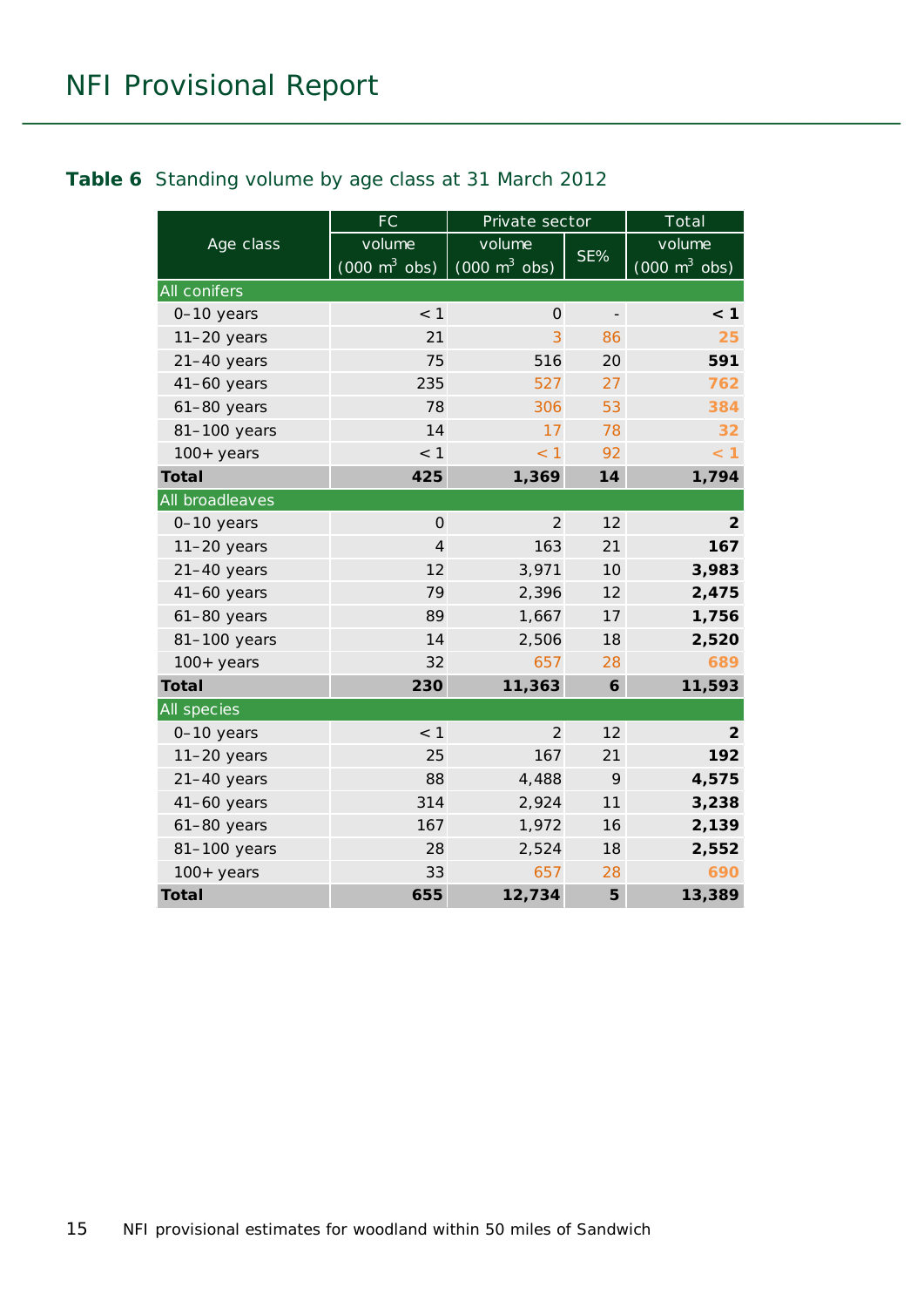#### <span id="page-15-0"></span>**Table 7** Standing volume by mean dbh class at 31 March 2012

|                 | FC                              | Private sector                  |                   | Total                           |
|-----------------|---------------------------------|---------------------------------|-------------------|---------------------------------|
| Mean stand DBH  | volume                          | volume                          |                   | volume                          |
|                 | $(000 \text{ m}^3 \text{ obs})$ | $(000 \text{ m}^3 \text{ obs})$ | SE%               | $(000 \text{ m}^3 \text{ obs})$ |
| All conifers    |                                 |                                 |                   |                                 |
| $0-7$ cm        | $<$ 1                           | $\mathsf{O}\xspace$             | $\qquad \qquad -$ | < 1                             |
| 7-10 cm         | 2                               | 3                               | 58                | 5                               |
| 10-15 cm        | 65                              | 23                              | 53                | 88                              |
| 15-20 cm        | 14                              | 275                             | 26                | 289                             |
| 20-30 cm        | 81                              | 444                             | 38                | 526                             |
| 30-40 cm        | 140                             | 395                             | 28                | 534                             |
| 40-60 cm        | 115                             | 173                             | 46                | 288                             |
| 60-80 cm        | 9                               | 37                              | 92                | 46                              |
| $80+cm$         | $\mathsf{O}\xspace$             | 19                              | 98                | 19                              |
| <b>Total</b>    | 425                             | 1,369                           | 14                | 1,794                           |
| All broadleaves |                                 |                                 |                   |                                 |
| $0-7$ cm        | < 1                             | 73                              | 22                | 74                              |
| 7-10 cm         | 11                              | 583                             | 11                | 594                             |
| 10-15 cm        | 40                              | 1,681                           | 11                | 1,721                           |
| 15-20 cm        | 37                              | 1,466                           | 21                | 1,503                           |
| 20-30 cm        | 84                              | 2,243                           | 14                | 2,327                           |
| 30-40 cm        | 50                              | 1,714                           | 16                | 1,764                           |
| 40-60 cm        | 8                               | 1,812                           | 18                | 1,820                           |
| 60-80 cm        | < 1                             | 914                             | 27                | 914                             |
| $80+cm$         | O                               | 877                             | 35                | 877                             |
| <b>Total</b>    | 230                             | 11,363                          | 6                 | 11,593                          |
| All species     |                                 |                                 |                   |                                 |
| $0-7$ cm        | < 1                             | 73                              | 22                | 74                              |
| 7-10 cm         | 12                              | 586                             | 11                | 599                             |
| 10-15 cm        | 105                             | 1,704                           | 11                | 1,809                           |
| 15-20 cm        | 50                              | 1,742                           | 18                | 1,792                           |
| 20-30 cm        | 165                             | 2,687                           | 13                | 2,852                           |
| 30-40 cm        | 190                             | 2,108                           | 14                | 2,298                           |
| 40-60 cm        | 123                             | 1,985                           | 17                | 2,108                           |
| 60-80 cm        | 9                               | 951                             | 27                | 960                             |
| $80+cm$         | $\mathsf{O}\xspace$             | 896                             | 35                | 896                             |
| <b>Total</b>    | 655                             | 12,734                          | 5                 | 13,389                          |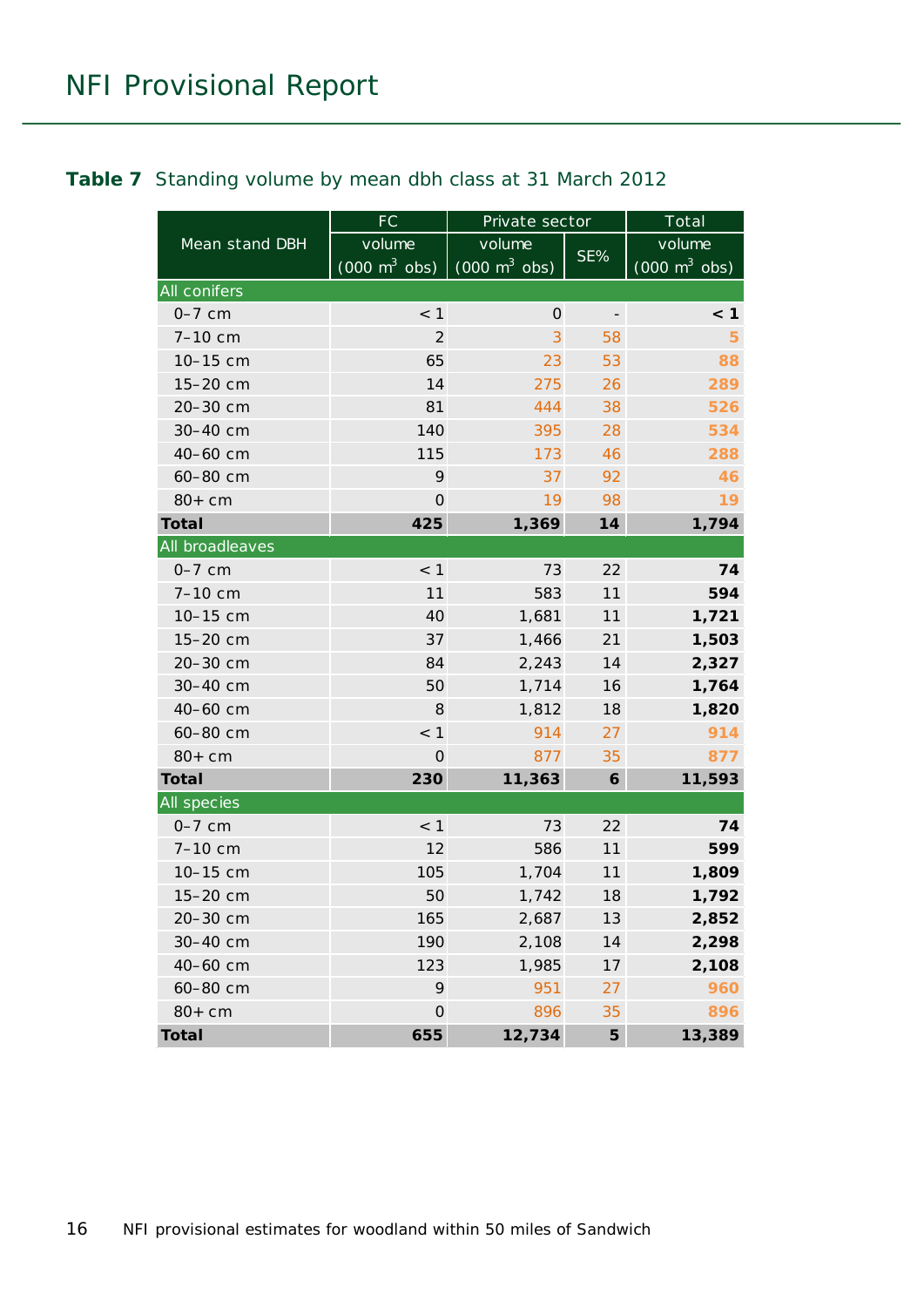### <span id="page-16-0"></span>Above ground biomass at 31 March 2012

<span id="page-16-1"></span>Figure 7 Principal tree species composition by above ground biomass at 31 March 2012

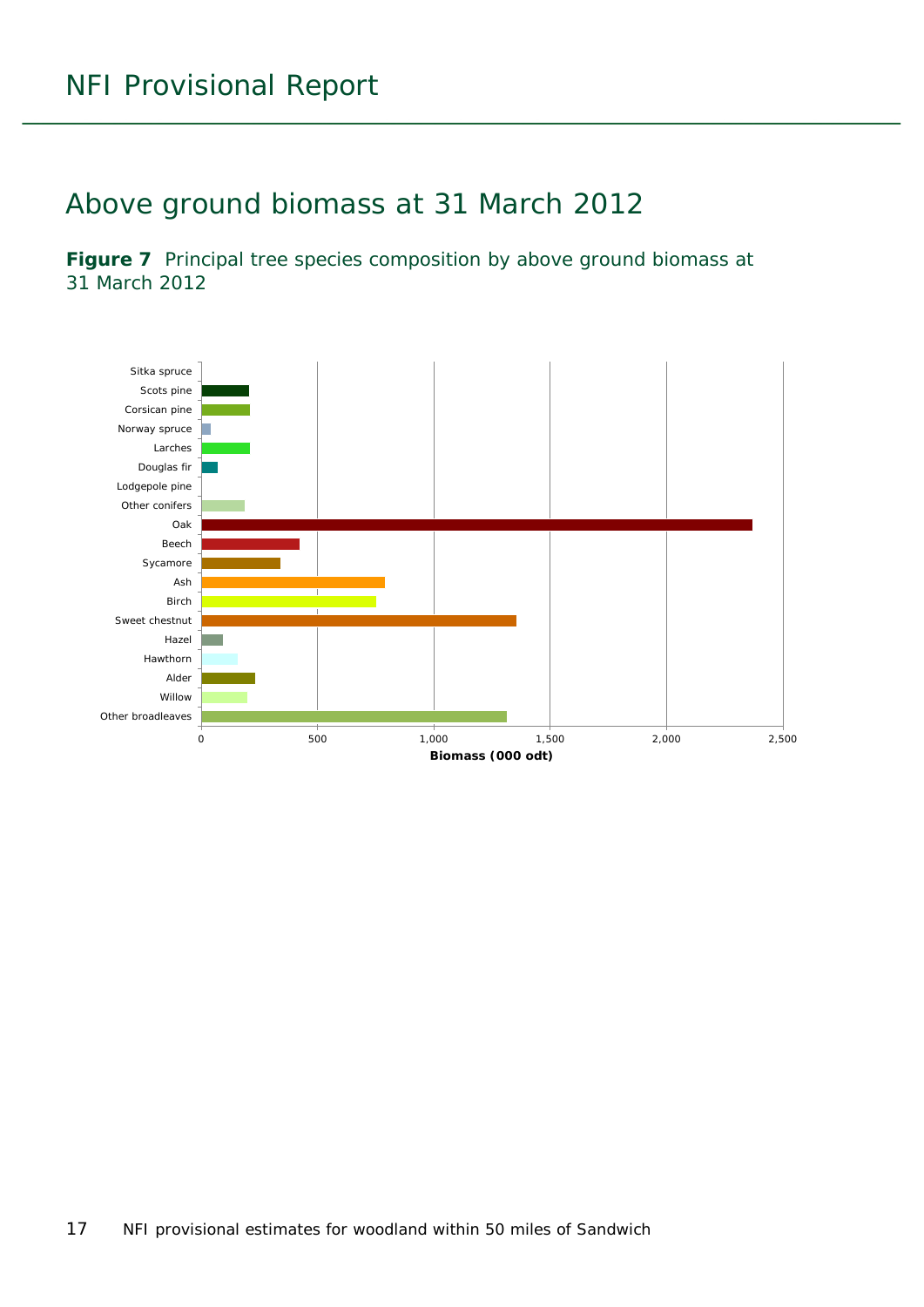<span id="page-17-0"></span>**Figure 8** Principal conifer tree species composition by above ground biomass at 31 March 2012



<span id="page-17-1"></span>**Figure 9** Principal broadleaved tree species composition by above ground biomass at 31 March 2012

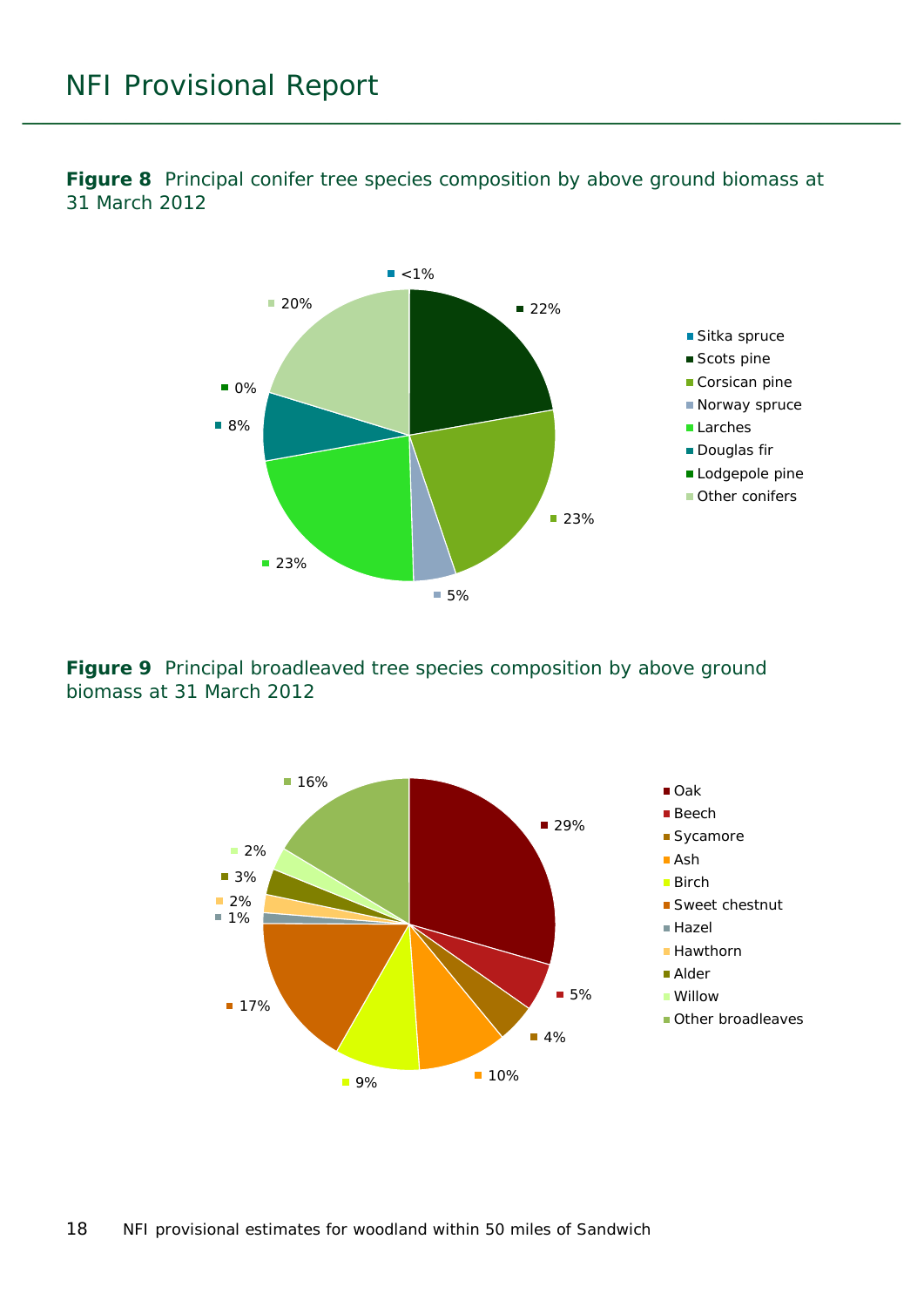<span id="page-18-0"></span>**Table 8** Biomass stock (above ground) by principal tree species as at 31 March 2012

|                        | <b>FC</b>              | Private sector                |                | Total                          |
|------------------------|------------------------|-------------------------------|----------------|--------------------------------|
| Principal species      | biomass<br>$(000$ odt) | <b>biomass</b><br>$(000$ odt) | SE%            | biomass<br>$(000 \text{ odt})$ |
| Conifers               |                        |                               |                |                                |
| Sitka spruce           | $\Omega$               | < 1                           | 95             | < 1                            |
| Scots pine             | 55                     | 153                           | 27             | 208                            |
| Corsican pine          | 79                     | 134                           | 31             | 212                            |
| Norway spruce          | 22                     | 23                            | 62             | 44                             |
| Larches                | 12                     | 201                           | 27             | 213                            |
| Douglas fir            | 28                     | 44                            | 53             | 71                             |
| Lodgepole pine         | $\Omega$               | $\Omega$                      | $\overline{a}$ | O                              |
| Other conifers         | 28                     | 162                           | 41             | 190                            |
| <b>All conifers</b>    | 224                    | 690                           | 13             | 914                            |
| <b>Broadleaves</b>     |                        |                               |                |                                |
| Oak                    | 43                     | 2,329                         | 13             | 2,372                          |
| <b>Beech</b>           | 71                     | 354                           | 32             | 426                            |
| Sycamore               | $<$ 1                  | 344                           | 31             | 344                            |
| Ash                    | 6                      | 785                           | 18             | 792                            |
| <b>Birch</b>           | 23                     | 731                           | 13             | 753                            |
| Sweet chestnut         | 3                      | 1,353                         | 15             | 1,356                          |
| Hazel                  | < 1                    | 96                            | 25             | 96                             |
| Hawthorn               | $\Omega$               | 161                           | 30             | 161                            |
| Alder                  | $<$ 1                  | 232                           | 35             | 232                            |
| Willow                 | $\Omega$               | 201                           | 24             | 201                            |
| Other broadleaves      | 22                     | 1,293                         | 16             | 1,315                          |
| <b>All broadleaves</b> | 169                    | 7,893                         | 5              | 8,063                          |
| All species            |                        |                               |                |                                |
| <b>All species</b>     | 393                    | 8,584                         | 5              | 8,978                          |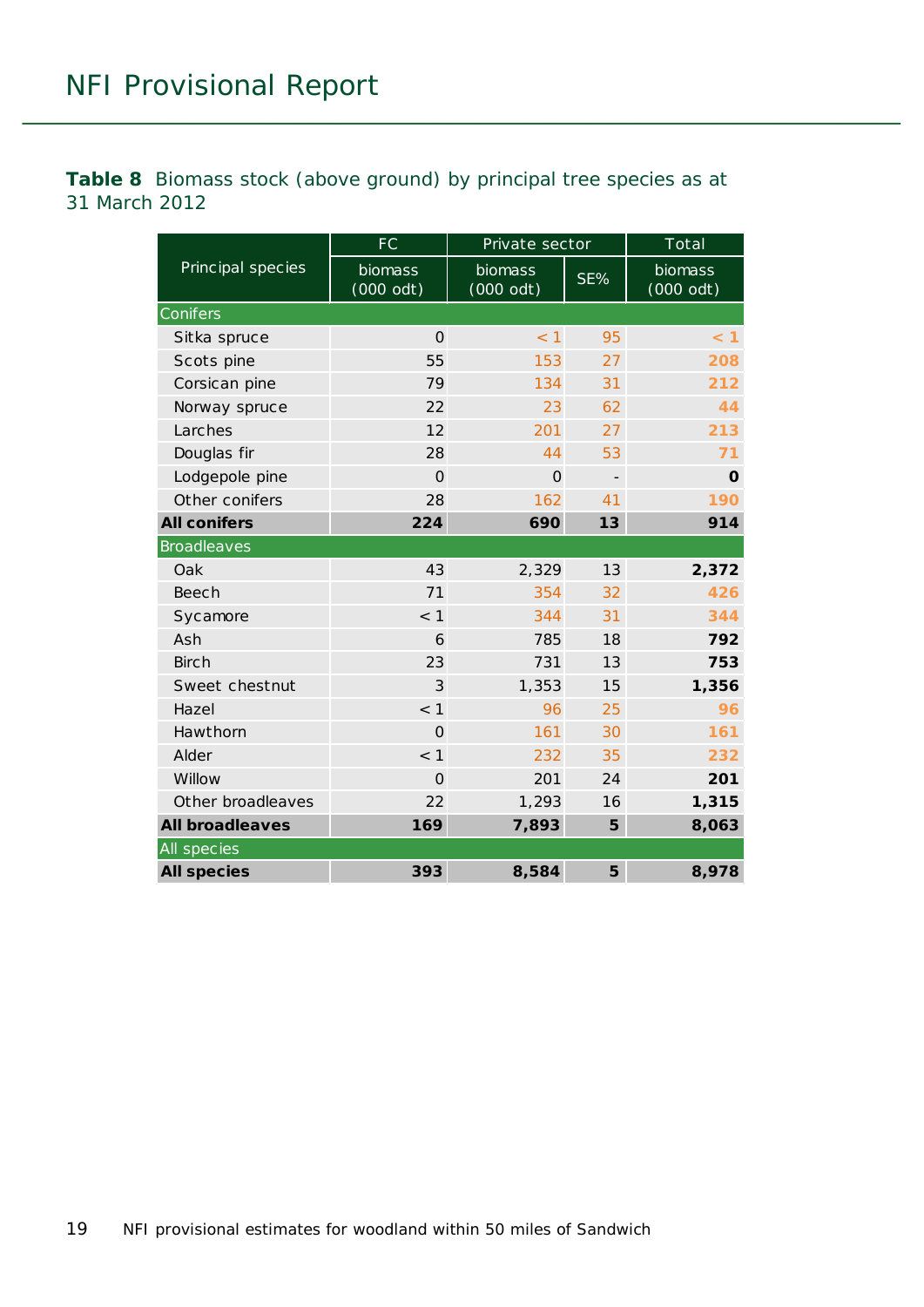### <span id="page-19-0"></span>25-year forecast of availability

Refer to the NFI report *50-year forecast of softwood timber availability* (2014) for a description of the underlying methodology and interpretation of the softwood forecast, and also for the England and GB context.

Refer to the NFI report *50-year forecast of hardwood timber availability* (2014) for a description of the underlying methodology and interpretation of the hardwood forecast, and also for the England and GB context.

In **Tables 9 – 11** and **Figures 10 – 13** the estimates for the Forestry Commission are based on harvesting regimes derived from their felling and thinning plans as of 31 March 2012.

For the Private sector, information for **Tables 9 – 11** and **Figures 10 – 13** is based on a scenario which assumes felling at age of maximum mean annual increment with moderate wind risk measures for conifers and broadleaves.

Restocking assumptions for conifer stands clearfelled during the forecast period have been implemented that provide for:

- a 10% reduction in the area of conifers on the subsequent rotation
- restocking of currently clearfelled land
- a change in the composition of conifer species on restocking

Restocking assumptions for broadleaved stands clearfelled during the forecast period have been included that provide for:

- No reduction in stocked area.
- Like for like species choices are used for broadleaves.
- That 50% of the land associated with the reduction in conifer stocked area arising from the assumption above is stocked with broadleaves.

A full description of the restocking assumptions is to be found in **Table D3** of the *50 year forecast of softwood timber availability* (2014). The same restocking assumptions have been applied to both the FC and Private sector forecasts.

Woodland that is classed as currently clearfelled will be restocked according to the restock prescription.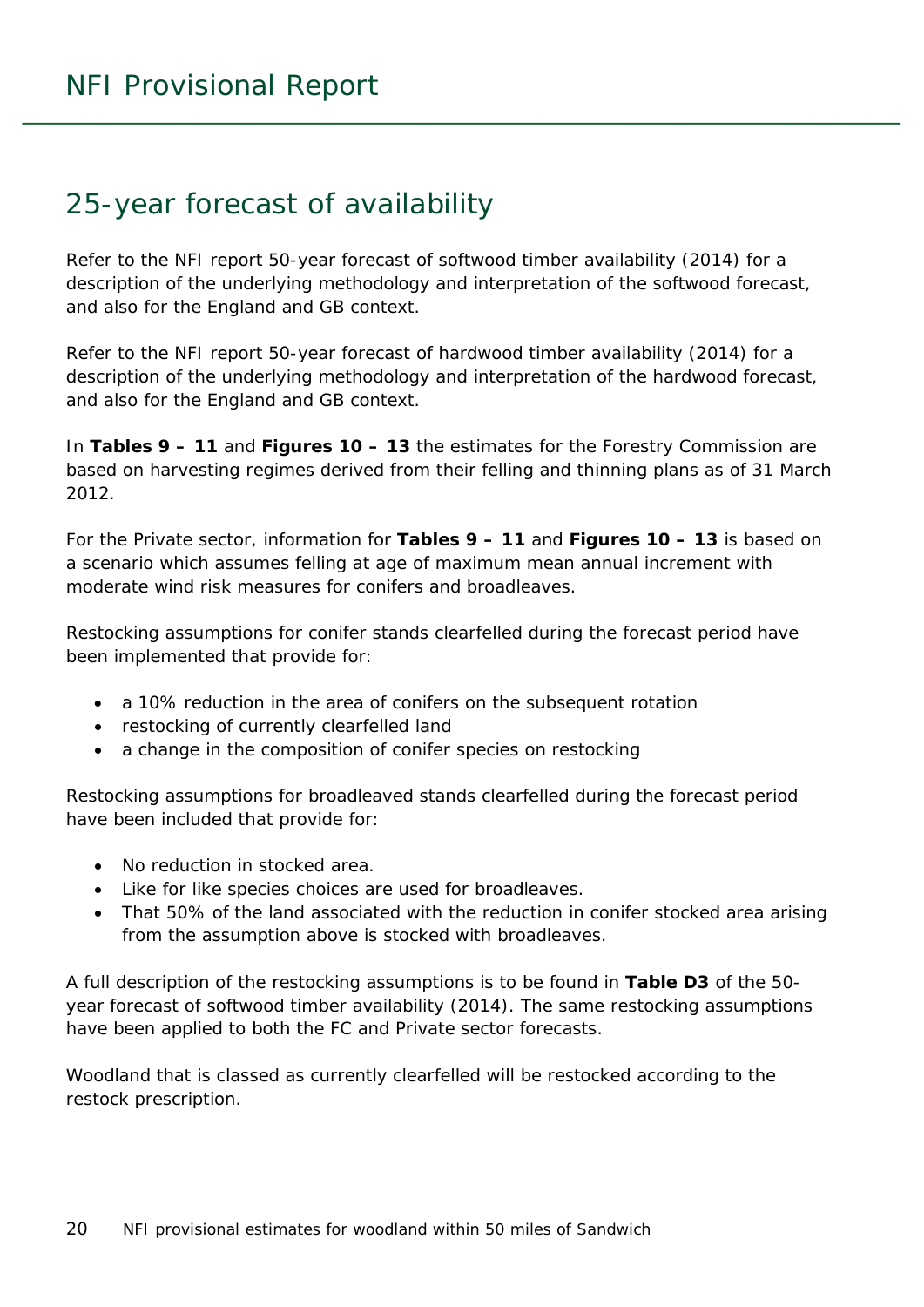#### 25-year forecast of timber availability

**Table 9** 25-year forecast of timber availability by time period and principal species; average annual volumes within period

<span id="page-20-0"></span>

|                        |                                 | $2017 - 21$    |                          |                                 |                                     | $2022 - 26$    |                          |                                 | $2027 - 31$                         |                |     |                                     |  |  |
|------------------------|---------------------------------|----------------|--------------------------|---------------------------------|-------------------------------------|----------------|--------------------------|---------------------------------|-------------------------------------|----------------|-----|-------------------------------------|--|--|
| Principal species      | FC.                             | Private sector |                          | Total                           | FC.                                 | Private sector |                          | Total                           | FC.                                 | Private sector |     | Total                               |  |  |
|                        | volume                          |                | SE%                      | volume                          | volume                              |                | SE%                      | volume                          | volume                              |                | SE% | volume                              |  |  |
|                        | $(000 \text{ m}^3 \text{ obs})$ |                |                          | $(000 \text{ m}^3 \text{ obs})$ | $(000 \; \text{m}^3 \; \text{obs})$ |                |                          | $(000 \text{ m}^3 \text{ obs})$ | $(000 \; \text{m}^3 \; \text{obs})$ |                |     | $(000 \; \text{m}^3 \; \text{obs})$ |  |  |
|                        |                                 |                |                          |                                 |                                     |                |                          |                                 |                                     |                |     |                                     |  |  |
| <b>All conifers</b>    | 29                              | 80             | 21                       | 108                             | 20                                  | 52             | 20                       | 72                              | 19                                  | 66             | 29  | 85                                  |  |  |
| Sitka spruce           | $\mathbf 0$                     | $\mathbf{O}$   | $\overline{\phantom{m}}$ | $\mathbf 0$                     | $\mathbf 0$                         | $\mathsf{O}$   | $\overline{\phantom{a}}$ | $\mathbf{O}$                    | $\mathbf 0$                         | $\mathbf 0$    |     | $\mathsf{O}$                        |  |  |
| Scots pine             | 11                              | 9              | 28                       | 20                              | 6                                   | 9              | 29                       | 15                              | $\mathbf{1}$                        | 14             | 31  | 15                                  |  |  |
| Corsican pine          | 9                               | 12             | 30                       | 21                              | 8                                   | 5              | 36                       | 14                              | 8                                   | 34             | 54  | 42                                  |  |  |
| Norway spruce          | 3                               | 3              | 61                       | 5                               | $\overline{2}$                      | 3              | 61                       | $\overline{4}$                  | $\sqrt{3}$                          | 3              | 61  | 5                                   |  |  |
| Larches                |                                 | 34             | 37                       | 35                              | < 1                                 | 21             | 38                       | 22                              | $\mathbf{1}$                        | 8              | 41  | 9                                   |  |  |
| Douglas fir            | $\overline{2}$                  | $\overline{7}$ | 60                       | 9                               | 2                                   | 3              | 63                       | $\overline{5}$                  | $\overline{4}$                      |                | 92  | $\overline{5}$                      |  |  |
| Lodgepole pine         | $\mathbf 0$                     | $\mathbf{0}$   | $\overline{\phantom{a}}$ | $\overline{O}$                  | $\mathbf{O}$                        | $\mathbf 0$    | $\overline{\phantom{a}}$ | $\mathbf 0$                     | $\mathbf 0$                         | $\mathbf 0$    |     | 0                                   |  |  |
| Other conifers         | 3                               | 21             | 57                       | 24                              | $\mathbf{1}$                        | 13             | 52                       | 14                              | $\overline{2}$                      |                | 58  |                                     |  |  |
| <b>All broadleaves</b> | 5                               | 487            | 9                        | 493                             | < 1                                 | 419            | 10                       | 420                             | 5                                   | 269            | 9   | 274                                 |  |  |
| Oak                    | $\mathbf{1}$                    | 54             | 55                       | 55                              | < 1                                 | 45             | 35                       | 45                              | $\mathbf{1}$                        | 58             | 34  | 59                                  |  |  |
| Beech                  | $\overline{4}$                  | $\overline{7}$ | 37                       | 11                              | < 1                                 | 18             | 59                       | 19                              | $\overline{4}$                      | 6              | 38  | 10                                  |  |  |
| Sycamore               | $<$ 1                           | 38             | 36                       | 38                              | $\mathbf 0$                         | 22             | 42                       | 22                              | < 1                                 | 10             | 50  | 10                                  |  |  |
| Ash                    | $<$ 1                           | 95             | 21                       | 95                              | < 1                                 | 68             | 29                       | 68                              | < 1                                 | 16             | 21  | 17                                  |  |  |
| <b>Birch</b>           | $<$ 1                           | 90             | 15                       | 91                              | < 1                                 | 79             | 21                       | 79                              | < 1                                 | 34             | 21  | 34                                  |  |  |
| Sweet chestnut         | $<$ 1                           | 65             | 19                       | 65                              | < 1                                 | 57             | 13                       | 57                              | < 1                                 | 58             | 13  | 58                                  |  |  |
| Hazel                  | $\mathbf 0$                     | 5              | 18                       | 5                               | $\mathbf 0$                         | 16             | 44                       | 16                              | $\mathbf 0$                         | $\overline{7}$ | 18  | $\overline{7}$                      |  |  |
| Hawthorn               | $\mathbf 0$                     | 6              | 31                       | 6                               | $\mathbf 0$                         | $\overline{7}$ | 29                       | $\overline{7}$                  | $\mathbf 0$                         | 6              | 29  | 6                                   |  |  |
| Alder                  | < 1                             | 38             | 41                       | 38                              | $\mathbf 0$                         | 21             | 44                       | 21                              | < 1                                 | 3              | 43  | 3                                   |  |  |
| Willow                 | $\Omega$                        | 10             | 34                       | 10                              | $\mathbf{O}$                        | 8              | 22                       | 8                               | $\mathbf 0$                         | 12             | 21  | 12                                  |  |  |
| Other broadleaves      | < 1                             | 77             | 26                       | 77                              | $<$ 1                               | 78             | 28                       | 78                              | < 1                                 | 56             | 20  | 56                                  |  |  |
| <b>All species</b>     | 34                              | 567            | 8                        | 601                             | 20                                  | 471            | 9                        | 491                             | 24                                  | 334            | 9   | 359                                 |  |  |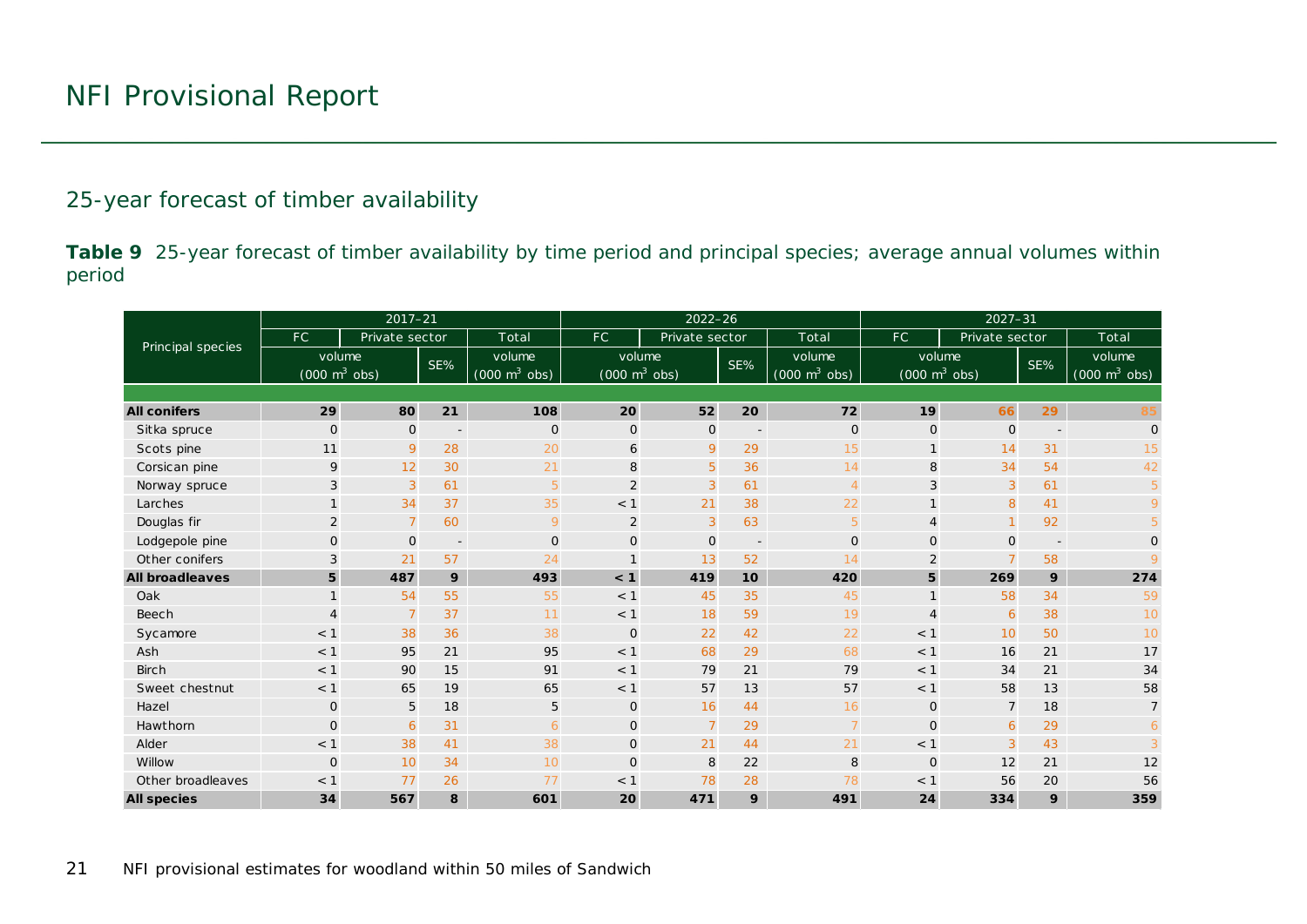**Table 9 (cont'd)** 25-year forecast of timber availability by time period and principal species; average annual volumes within period

|                        |                                               | $2032 - 36$    |                          |                                               | 2037-41        |                                               |    |                                               |  |  |  |
|------------------------|-----------------------------------------------|----------------|--------------------------|-----------------------------------------------|----------------|-----------------------------------------------|----|-----------------------------------------------|--|--|--|
|                        | FC.                                           | Private sector |                          | Total                                         | FC             | Private sector                                |    | Total                                         |  |  |  |
| Principal species      | volume<br>$(000 \; \text{m}^3 \; \text{obs})$ |                | SE%                      | volume<br>$(000 \; \text{m}^3 \; \text{obs})$ |                | volume<br>$(000 \; \text{m}^3 \; \text{obs})$ |    | volume<br>$(000 \; \text{m}^3 \; \text{obs})$ |  |  |  |
|                        |                                               |                |                          |                                               |                |                                               |    |                                               |  |  |  |
| <b>All conifers</b>    | 24                                            | 43             | 20                       | 67                                            | 22             | 84                                            | 26 | 106                                           |  |  |  |
| Sitka spruce           | < 1                                           | $\overline{2}$ | 46                       | $\overline{2}$                                | $<$ 1          | $\overline{2}$                                | 40 | $\overline{2}$                                |  |  |  |
| Scots pine             | $\overline{4}$                                | $\overline{7}$ | 32                       | 11                                            | 2              | 46                                            | 40 | 47                                            |  |  |  |
| Corsican pine          | 10                                            | 9              | 51                       | 19                                            | 11             | 3                                             | 30 | 14                                            |  |  |  |
| Norway spruce          | $\overline{2}$                                | 3              | 52                       | 5                                             | $\overline{2}$ | 9                                             | 71 | 11                                            |  |  |  |
| Larches                | $\mathbf{1}$                                  | 10             | 37                       | 11                                            | 1              | 15                                            | 55 | 16                                            |  |  |  |
| Douglas fir            | $\overline{4}$                                | $\overline{2}$ | 64                       | 6                                             | 3              | $\mathbf{1}$                                  | 33 | 5                                             |  |  |  |
| Lodgepole pine         | $\Omega$                                      | $\mathbf{O}$   | $\overline{\phantom{a}}$ | $\overline{0}$                                | < 1            | < 1                                           | 46 | < 1                                           |  |  |  |
| Other conifers         | $\overline{2}$                                | 12             | 49                       | 14                                            | $\overline{2}$ | 8                                             | 58 | 10                                            |  |  |  |
| <b>All broadleaves</b> | < 1                                           | 320            | 10                       | 320                                           | 5              | 306                                           | 9  | 311                                           |  |  |  |
| Oak                    | < 1                                           | 87             | 31                       | 87                                            | < 1            | 50                                            | 32 | 51                                            |  |  |  |
| Beech                  | < 1                                           | 9              | 39                       | 9                                             | $\overline{4}$ | 19                                            | 65 | 22                                            |  |  |  |
| Sycamore               | $\Omega$                                      | 9              | 42                       | 9                                             | < 1            | 8                                             | 35 | 8                                             |  |  |  |
| Ash                    | < 1                                           | 26             | 24                       | 26                                            | < 1            | 25                                            | 40 | 25                                            |  |  |  |
| <b>Birch</b>           | < 1                                           | 33             | 21                       | 33                                            | < 1            | 36                                            | 21 | 36                                            |  |  |  |
| Sweet chestnut         | < 1                                           | 77             | 18                       | 77                                            | < 1            | 65                                            | 13 | 65                                            |  |  |  |
| Hazel                  | $\mathbf{O}$                                  | 10             | 19                       | 10                                            | $\mathbf{O}$   | 18                                            | 25 | 18                                            |  |  |  |
| Hawthorn               | $\mathbf{O}$                                  | $\overline{7}$ | 27                       | $\overline{7}$                                | $\Omega$       | $\overline{7}$                                | 25 | $\overline{7}$                                |  |  |  |
| Alder                  | $\mathbf{O}$                                  | 9              | 44                       | 9                                             | < 1            | $\overline{7}$                                | 35 | $\overline{7}$                                |  |  |  |
| Willow                 | $\mathbf 0$                                   | 15             | 25                       | 15                                            | $\Omega$       | 22                                            | 41 | 22                                            |  |  |  |
| Other broadleaves      | 43<br>< 1                                     |                | 17                       | 43                                            | < 1            | 48                                            | 16 | 49                                            |  |  |  |
| <b>All species</b>     | 24                                            | 363            | 9                        | 387                                           | 27             | 391                                           | 9  | 417                                           |  |  |  |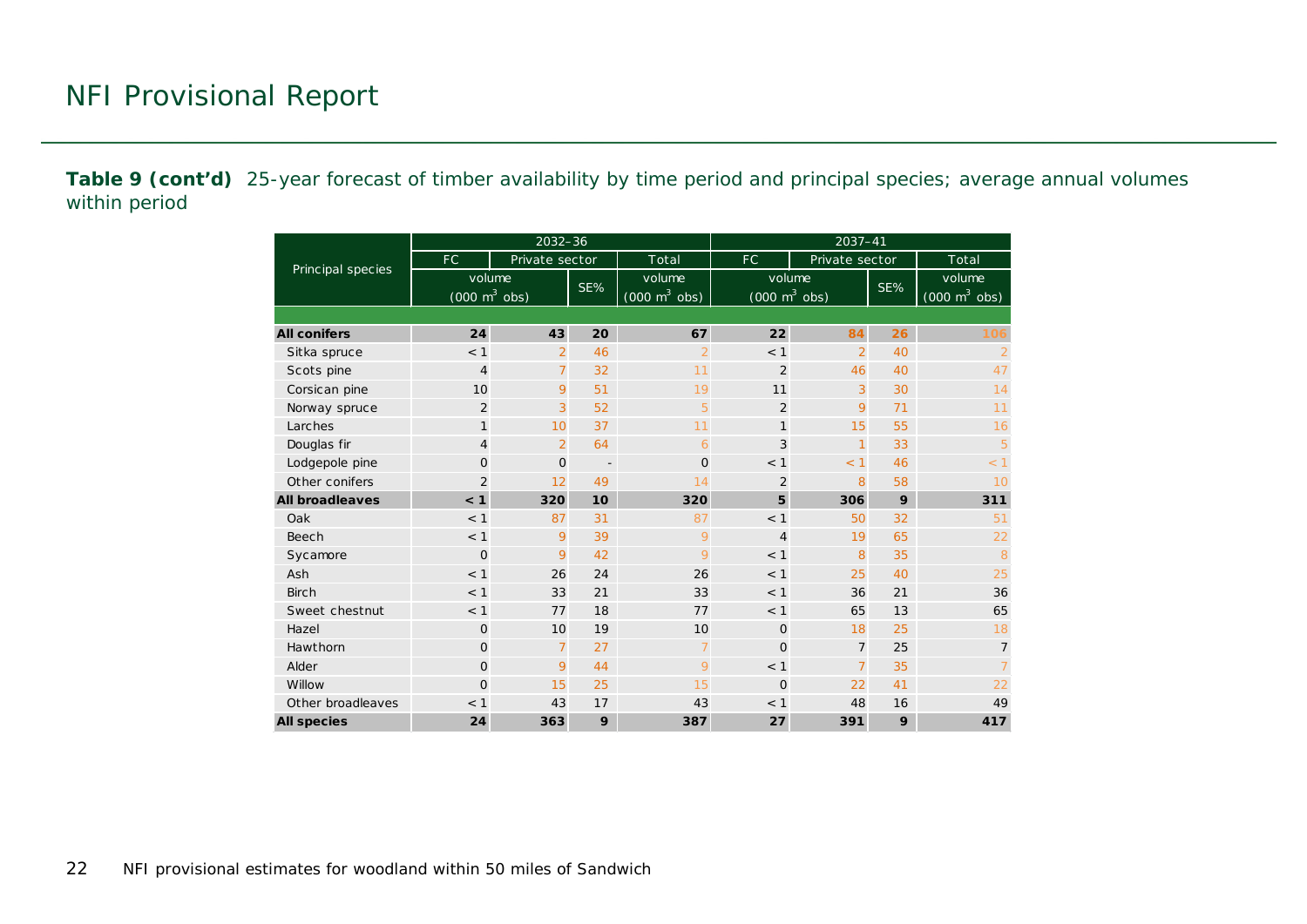| Top <sup>1</sup>    | $2017 - 21$         |                                 |     |                     | $2022 - 26$    |     | $2027 - 31$         |                       |     | 2032-36             |                     |     | $2037 - 41$         |                     |     |
|---------------------|---------------------|---------------------------------|-----|---------------------|----------------|-----|---------------------|-----------------------|-----|---------------------|---------------------|-----|---------------------|---------------------|-----|
| diameter            | <b>FC</b>           | Private sector                  |     | FC.                 | Private sector |     | <b>FC</b>           | Private sector        |     | <b>FC</b>           | Private sector      |     | <b>FC</b>           | Private sector      |     |
| class (cm)          | $(000 \text{ m}^3)$ | $\cdot$ m <sup>3</sup><br>(000) | SE% | $(000 \text{ m}^3)$ | (000)<br>$m^3$ | SE% | $(000 \text{ m}^3)$ | $(000 \; \text{m}^3)$ | SE% | $(000 \text{ m}^3)$ | $(000 \text{ m}^3)$ | SE% | $(000 \text{ m}^3)$ | $(000 \text{ m}^3)$ | SE% |
| <b>All conifers</b> |                     |                                 |     |                     |                |     |                     |                       |     |                     |                     |     |                     |                     |     |
| $7 - 14$            | 5                   |                                 | 26  | $\overline{4}$      |                | 28  | 2                   |                       | 22  |                     | 5                   | 22  | $\overline{2}$      |                     | 25  |
| $14 - 16$           |                     |                                 | 29  |                     |                | 31  |                     |                       | 22  | $<$ 1               | $\Omega$            | 19  | $<$ 1               |                     | 22  |
| $16 - 18$           |                     |                                 | 30  |                     |                | 31  |                     |                       | 24  |                     | $\Omega$            | 22  | < 1                 |                     | 20  |
| $18 - 24$           |                     | 21                              | 25  | 3                   | 15             | 25  |                     | 14                    | 28  |                     | $\mathsf Q$         | 25  |                     |                     | 27  |
| $24 - 34$           |                     | 19                              | 21  | 5                   | 14             | 20  | 5                   | 27                    | 33  | 6                   | 15                  | 23  | 6                   | 24                  | 29  |
| $34 - 44$           | 5                   |                                 | 35  | 3                   |                | 31  | 3                   |                       | 35  |                     |                     | 28  | 3                   | 17                  | 31  |
| $44 - 54$           | 3                   |                                 | 46  |                     |                | 37  |                     |                       | 36  |                     |                     | 34  | $\mathcal{P}$       |                     | 35  |
| $54+$               | $\Omega$            |                                 | 53  |                     |                | 51  |                     |                       | 45  |                     |                     | 50  |                     | 15                  | 40  |
| <b>Total</b>        | 29                  | 80                              | 21  | 20                  | 52             | 20  | 19                  | 66                    | 29  | 24                  | 43                  | 20  | 22                  | 84                  | 26  |

#### Table 10 25-year forecast of timber availability by period, top-diameter class and conifer or broadleaves

<span id="page-22-0"></span>

| Top<br>diameter | $2017 - 21$         |                                         |     |                      | $2022 - 26$                      |                |                     | $2027 - 31$    |     |                                   | $2032 - 36$    |     |                     | $2037 - 41$    |     |
|-----------------|---------------------|-----------------------------------------|-----|----------------------|----------------------------------|----------------|---------------------|----------------|-----|-----------------------------------|----------------|-----|---------------------|----------------|-----|
|                 | <b>FC</b>           | Private sector                          |     | <b>FC</b>            |                                  | Private sector |                     | Private sector |     | <b>FC</b>                         | Private sector |     | <b>FC</b>           | Private sector |     |
| class (cm)      | $(000 \text{ m}^3)$ | $\cdot$ m <sup>3</sup> $\cdot$<br>(000) | SE% | $\sqrt{m^3}$<br>0001 | $\text{J} \text{ m}^{3}$<br>000) | SE%            | $(000 \text{ m}^3)$ | $m^3$<br>(000) | SE% | $\text{J} \text{ m}^{3}$<br>(000) | $m^3$<br>(000) | SE% | $(000 \text{ m}^3)$ | $m^3$<br>(000) | SE% |
| All broadleaves |                     |                                         |     |                      |                                  |                |                     |                |     |                                   |                |     |                     |                |     |
| $7 - 14$        |                     | 133                                     | 8   | $<$ 1                | 134                              | 11             | $<$ 1               | 95             | 6   | $<$ 1                             | 113            | 8   | < 1                 | 105            |     |
| $14 - 16$       | $<$ 1               | 31                                      | 10  | $<$ 1                | 35                               | 15             | $<$ 1               | 21             | 9   | $<$ 1                             | 22             | 9   | < 1                 | 22             | 9   |
| $16 - 18$       | $<$ 1               | 31                                      | 10  | $<$ 1                | 33                               | 14             | $<$ 1               | 21             | 9   | $<$ 1                             | 21             | 9   | $<$ 1               | 23             | 10  |
| $18 - 24$       |                     | 92                                      | 11  | $<$ 1                | 82                               | 12             |                     | 50             | 9   | $<$ 1                             | 54             | 12  |                     | 63             | 11  |
| $24 - 34$       |                     | 106                                     | 14  | < 1                  | 73                               | 16             | $\overline{2}$      | 40             | 17  | $<$ 1                             | 60             | 21  | $\Omega$            | 53             | 18  |
| $34 - 44$       | $<$ 1               | 50                                      | 21  | < 1                  | 30                               | 23             | $<$ 1               | 18             | 29  | $<$ 1                             | 27             | 23  | < 1                 | 21             | 23  |
| $44 - 54$       | $<$ 1               | 24                                      | 25  | < 1                  | 15                               | 28             | $<$ 1               | 10             | 35  | < 1                               | 12             | 27  | < 1                 |                | 29  |
| $54+$           | $<$ 1               | 20                                      | 30  | $<$ 1                | 16                               | 33             | $<$ 1               | 14             | 47  | $\Omega$                          | 12             | 33  | < 1                 |                | 41  |
| <b>Total</b>    | 5                   | 487                                     | 9   | < 1                  | 419                              | 10             | 5                   | 269            | 9   | $\leq 1$                          | 320            | 10  | 5                   | 306            | 9   |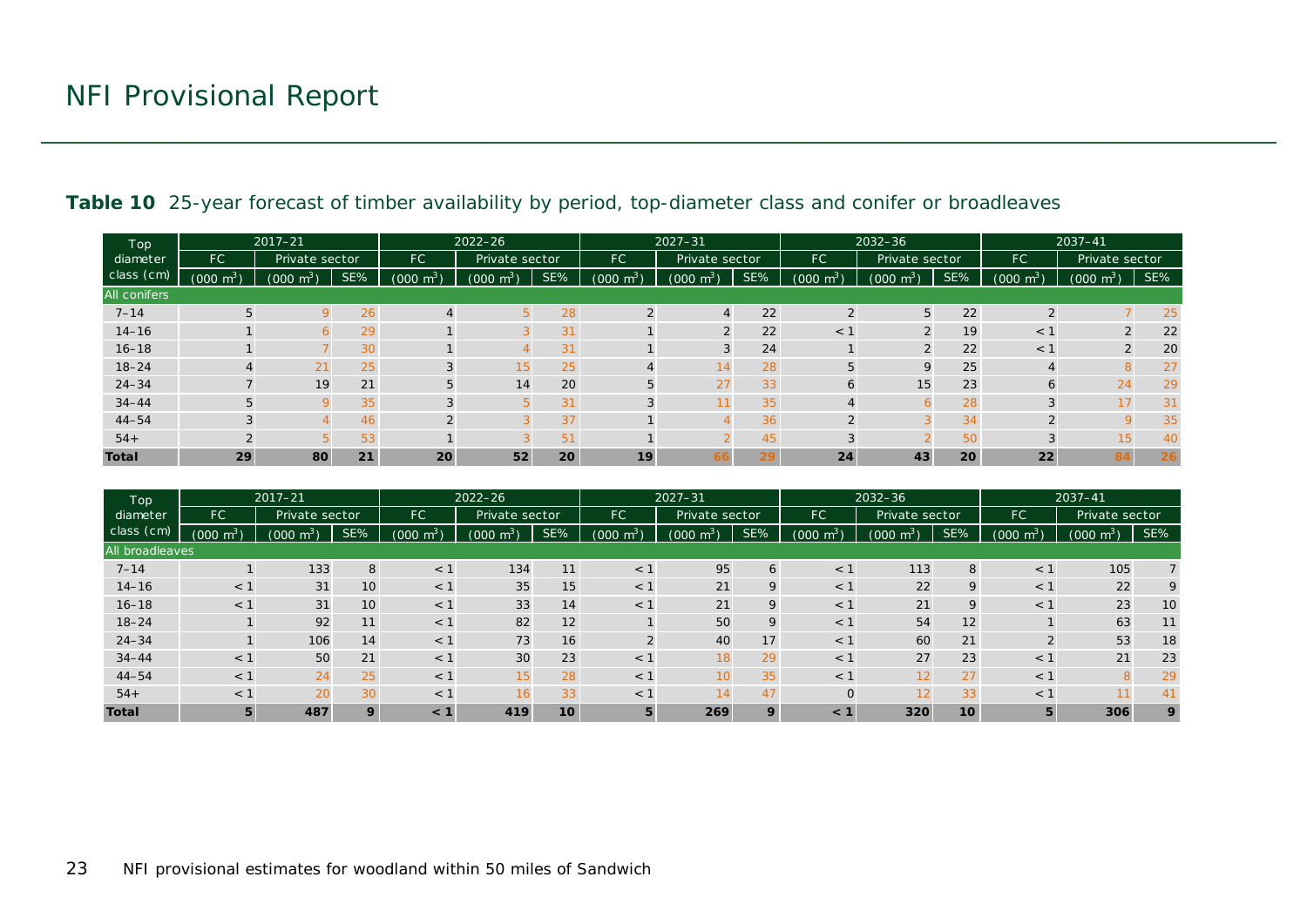

#### <span id="page-23-0"></span>**Figure 10** Overview of 25-year forecast of average annual softwood availability

<span id="page-23-1"></span>**Figure 11** Overview of 25-year forecast of average annual hardwood availability

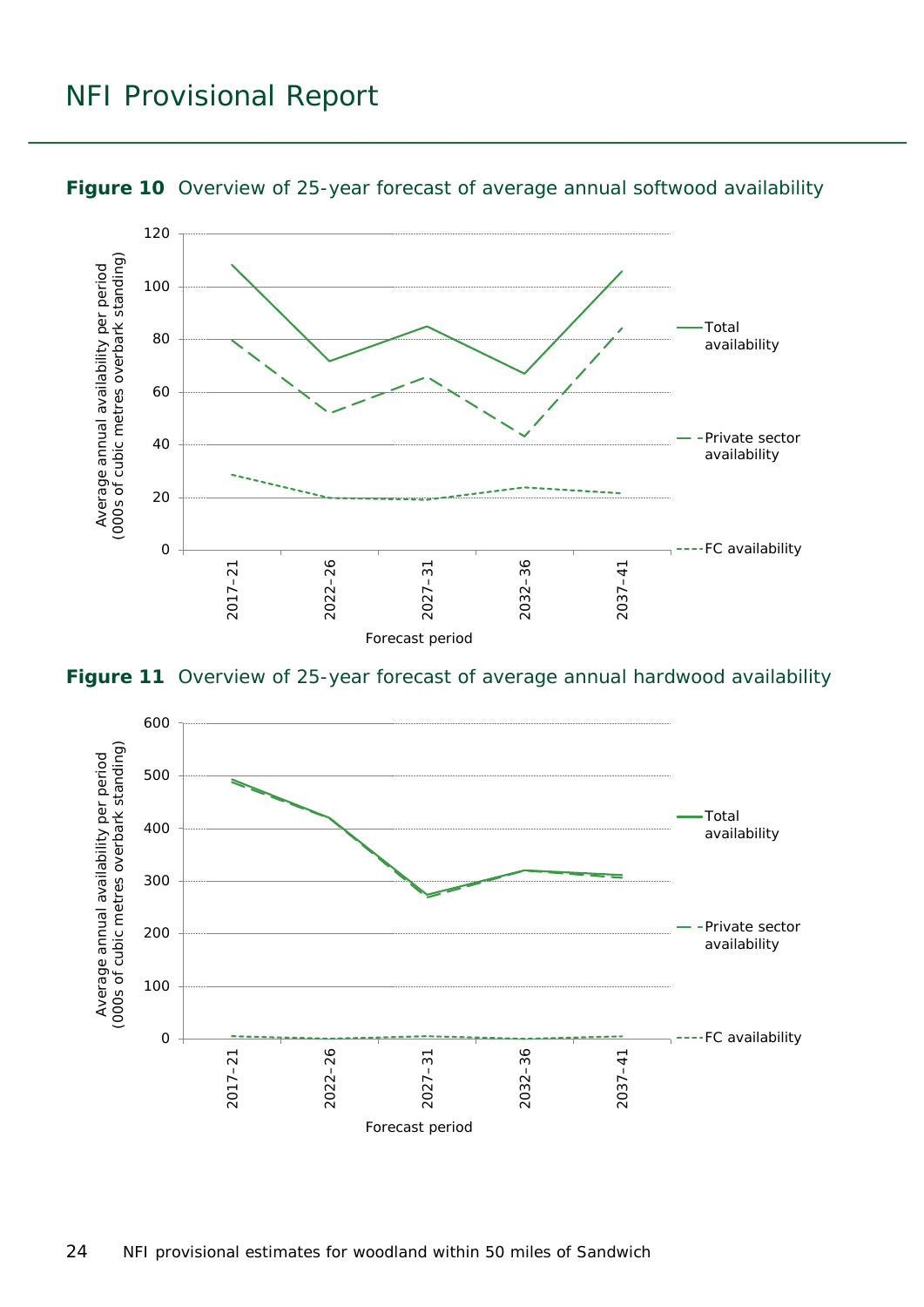

<span id="page-24-0"></span>

<span id="page-24-1"></span>**Figure 13** 25-year forecast of average annual hardwood availability

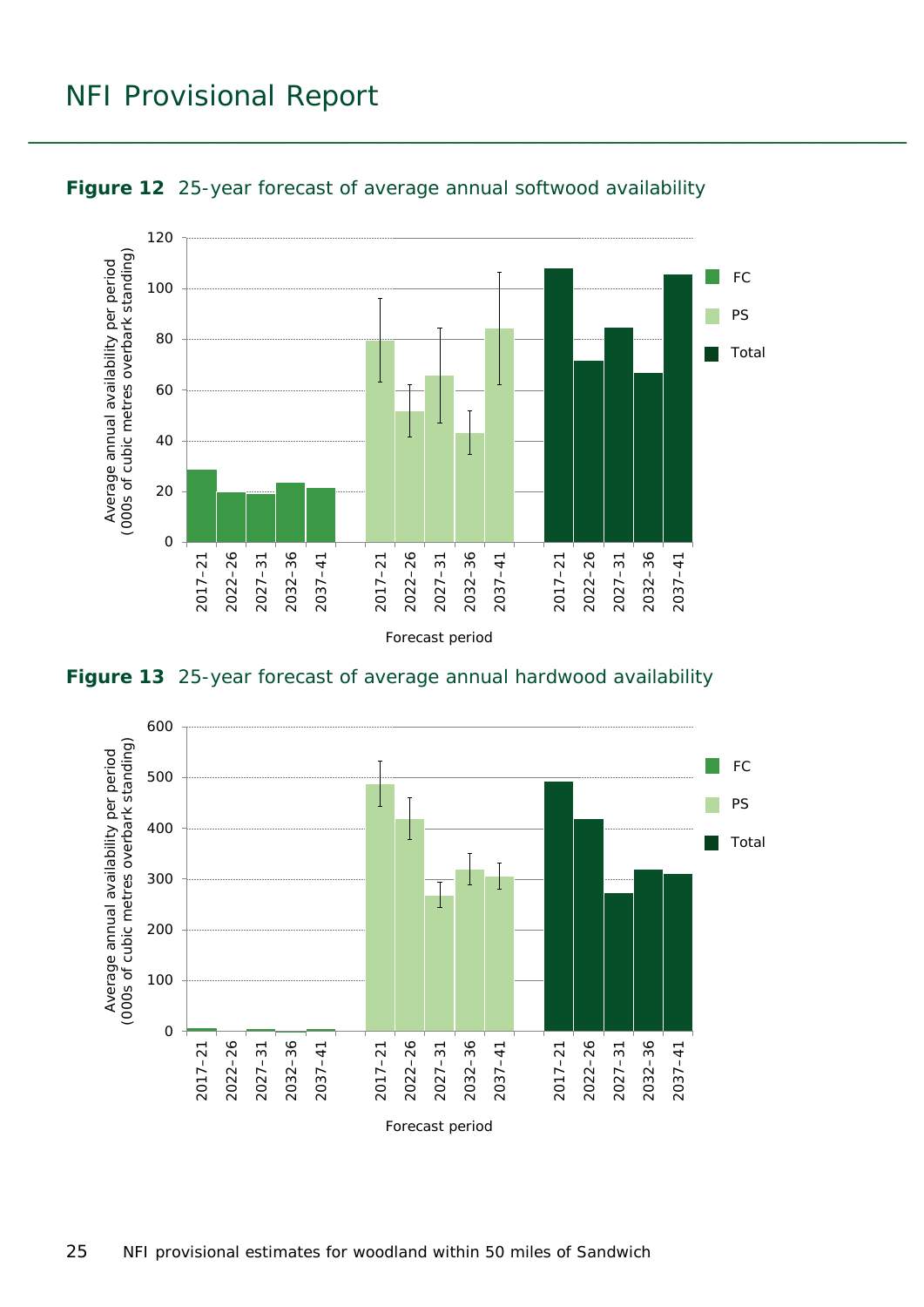#### 25-year forecast of biomass availability

**Table 11** 25-year forecast of biomass availability by period, top-product category and conifer or broadleaves

| Product<br>category | $2017 - 21$  |                |     |           | $2022 - 26$      |                |              | $2027 - 31$           |     |                             | $2032 - 36$ |     |               | $2037 - 41$    |     |
|---------------------|--------------|----------------|-----|-----------|------------------|----------------|--------------|-----------------------|-----|-----------------------------|-------------|-----|---------------|----------------|-----|
|                     | FC           | Private sector |     | FC.       |                  | Private sector |              | FC<br>Private sector  |     | <b>FC</b><br>Private sector |             |     | FC            | Private sector |     |
|                     | (000)<br>odt | (000)<br>dt.   | SE% | (000 odt) | 000(<br>(inton)  | SE%            | 000(<br>odt) | (000)<br>$\text{od}t$ | SE% | 000<br>(1)                  | $(000$ odt) | SE% | $000^{\circ}$ | odt)<br>(000)  | SE% |
| <b>All conifers</b> |              |                |     |           |                  |                |              |                       |     |                             |             |     |               |                |     |
| stump               | 0.3          | 0.7            | 21  | 0.2       | 0.4              | 19             | 0.2          | 0.5                   | 28  | 0.2                         | 0.3         | 18  | 0.2           | 0.6            | 25  |
| stem                | 11.1         | 30.7           | 20  | 7.7       | 19.7             | 19             | 7.3          | 25.8                  | 29  | 9.2                         | 16.4        | 20  | 8.3           | 33.5           | 27  |
| tips                | 0.4          | 0.6            | 24  | 0.2       | $0.\overline{3}$ | 26             | 0.1          | 0.3                   | 25  | 0.1                         | 0.3         | 23  | 0.1           | 0.5            | 26  |
| branches            | 2.6          | 5.5            | 23  | 1.7       | 3.5              | 19             | 1.5          | 4.1                   | 25  | 1.9                         | 2.9         | 18  | 1.6           | 6.             | 28  |
| <b>Total</b>        | 14.3         | 37.5           | 17  | 9.8       | 23.9             | 16             | 9.1          | 30.7                  | 24  | 11.4                        | 20.0        | 17  | 10.1          | 41.3           | 22  |

<span id="page-25-0"></span>

| Product<br>category    | $2017 - 21$ |                |     |                  | $2022 - 26$    |     |               | $2027 - 31$    |     |             | $2032 - 36$    |                |             | $2037 - 41$         |                  |
|------------------------|-------------|----------------|-----|------------------|----------------|-----|---------------|----------------|-----|-------------|----------------|----------------|-------------|---------------------|------------------|
|                        | FC          | Private sector |     | FC               | Private sector |     | FC            | Private sector |     | FC          | Private sector |                | FC          | Private sector      |                  |
|                        | (000 odt)   | (000)<br>odt)  | SE% | (000 odt)        | (000 odt)      | SE% | odt)<br>(000) | $(000$ odt)    | SE% | $(000$ odt) | $(000$ odt)    | SE%            | $(000$ odt) | $(000 \text{ odt})$ | SE%              |
| <b>All broadleaves</b> |             |                |     |                  |                |     |               |                |     |             |                |                |             |                     |                  |
| stump                  | < 0.1       | 6.4            | 8   | < 0.1            | 5.8            | Q   | < 0.1         | 4.0            | 9   | < 0.1       | 4.5            | 8              | < 0.1       | 4.4                 | 8                |
| stem                   | 2.9         | 240.6          | 10  | 0.3              | 206.4          | 10  | 2.8           | 134.3          | 10  | 0.2         | 160.7          | 10             | 2.8         | 153.2               | $\boldsymbol{Q}$ |
| tips                   | 0.2         | 15.9           |     | < 0.1            | 14.6           | 9   | < 0.1         | 12.2           |     | < 0.1       | 15.1           | 9              | < 0.1       | 12.4                | $\boldsymbol{Q}$ |
| branches               | 0.8         | 61.2           | 9   | < 0.1            | 52.6           | O   | 0.7           | 35.4           | 11  | 0.1         | 39.3           | $\overline{Q}$ | 0.7         | 37.3                | 9                |
| <b>Total</b>           | 4.1         | 324.1          | 7   | 0.5 <sub>1</sub> | 279.4          | 8   | 3.7           | 185.9          |     | 0.4         | 219.6          | 8              | 3.7         | 207.3               |                  |

Note that the stump + stem above refer to the same part of the tree as the volume to 7cm.